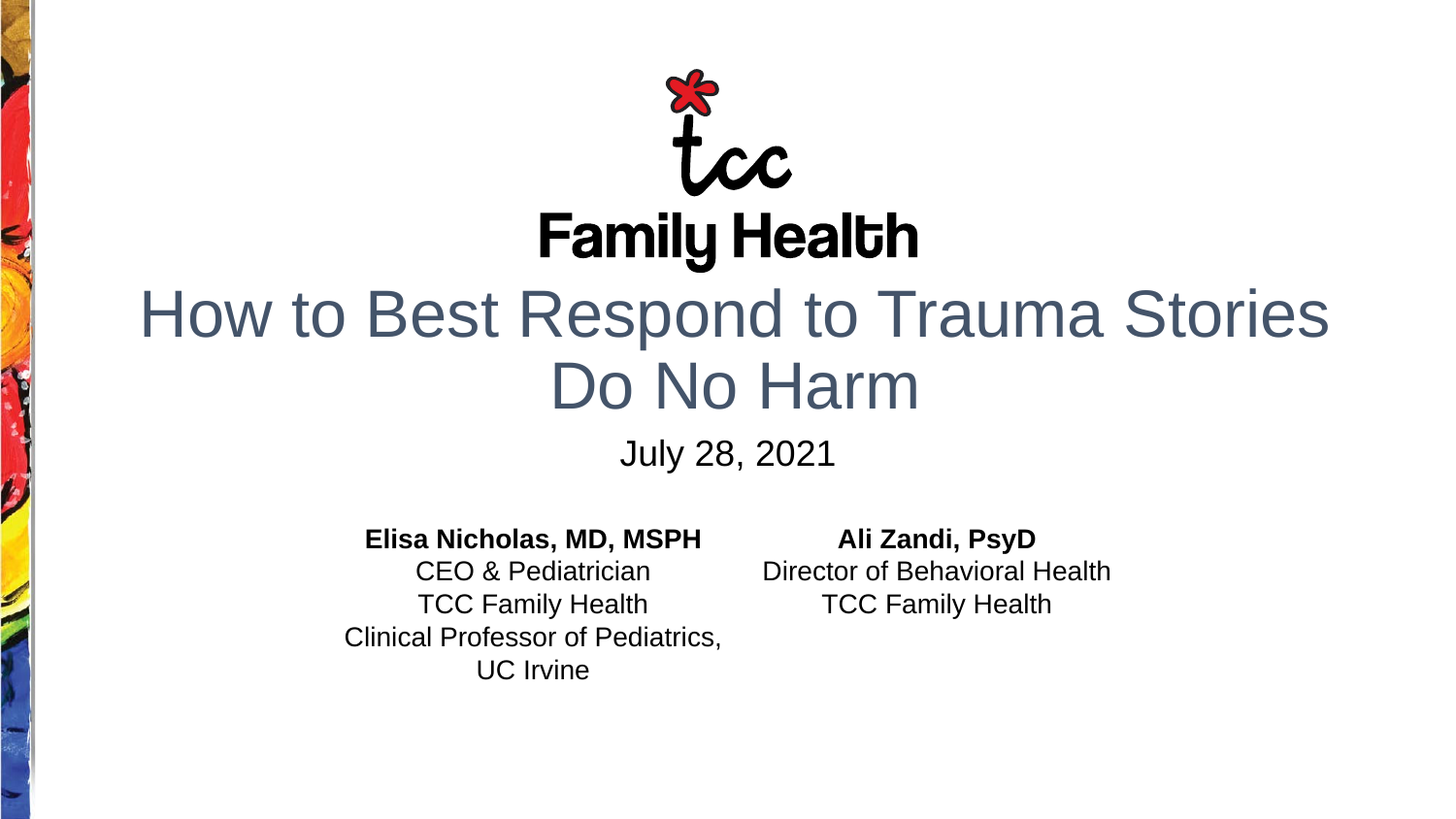## **Objectives**

**CONTROL** 

By the end of the training participants will:

- Understand what trauma is and the role it plays in a patient's presentation.
- Develop communication skills based on principles of empathic reflection and patient-centered communication.
- Understand appropriate interpersonal boundaries in responding to trauma stories.
- Become aware of one's own trauma stories and how they can impact the interaction with a patient.

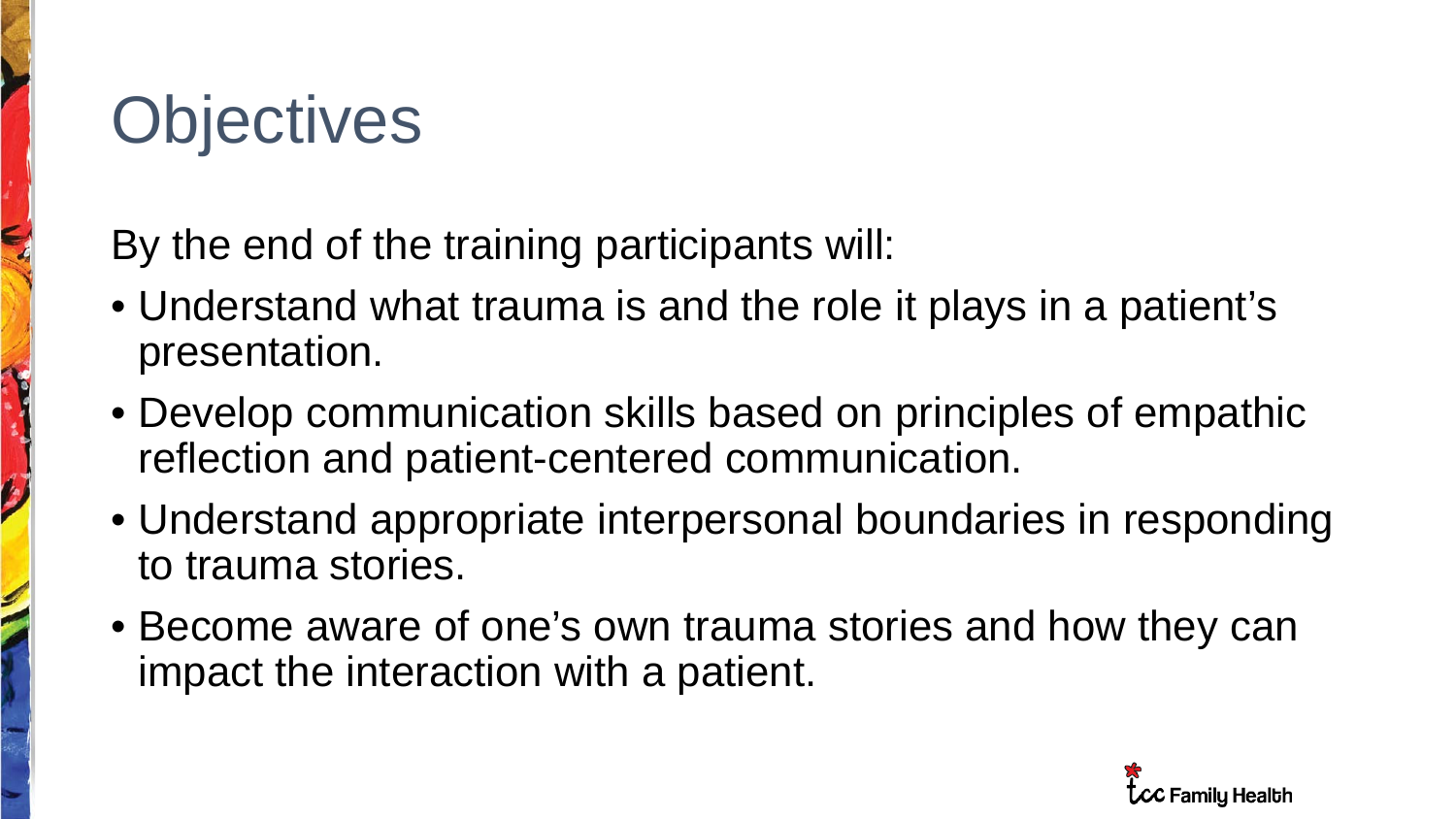# Above All…

E

 $\boldsymbol{\omega}$ 

**CONTROL** 

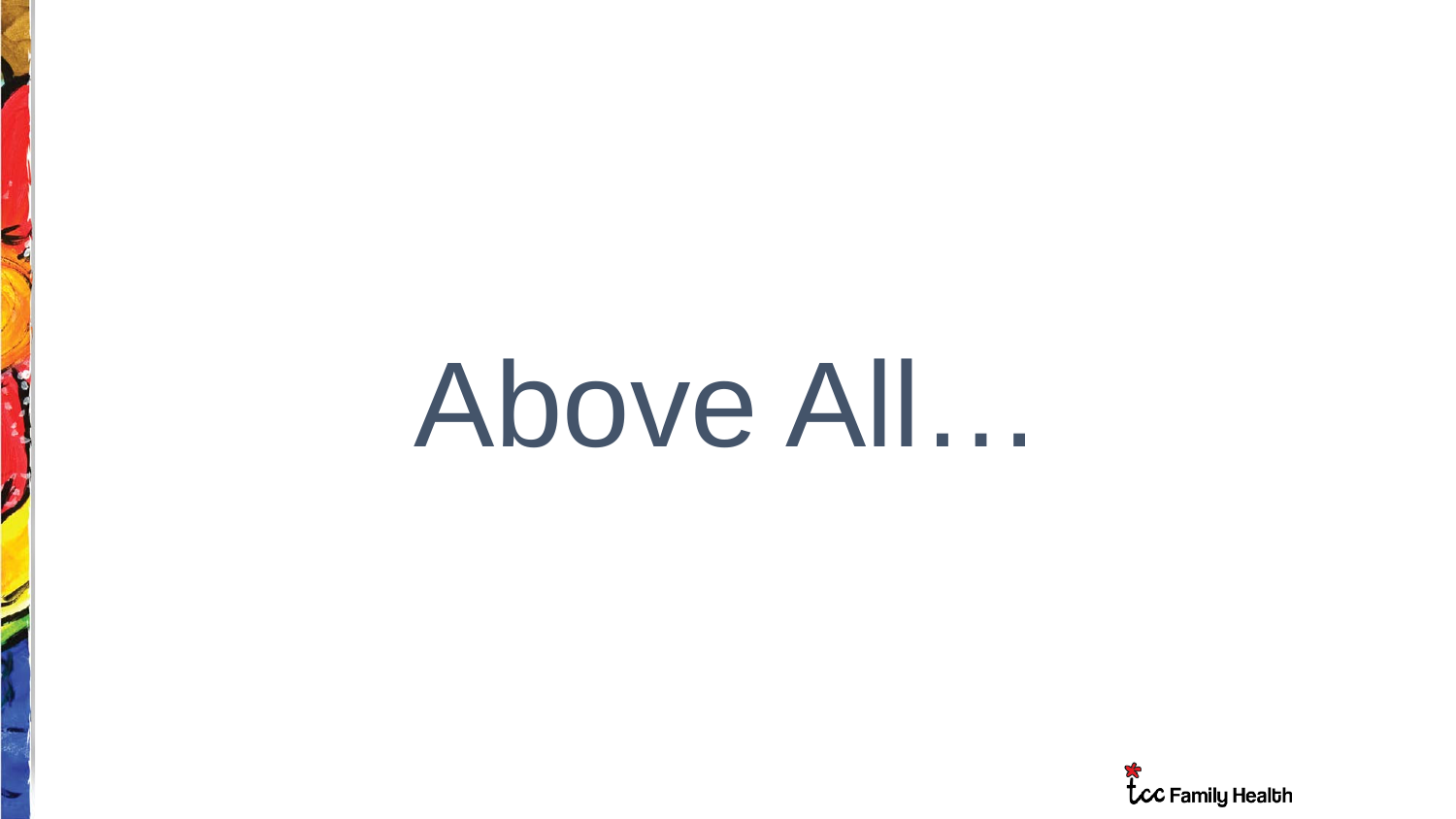# be kind.

E

 $\hat{p}$ 

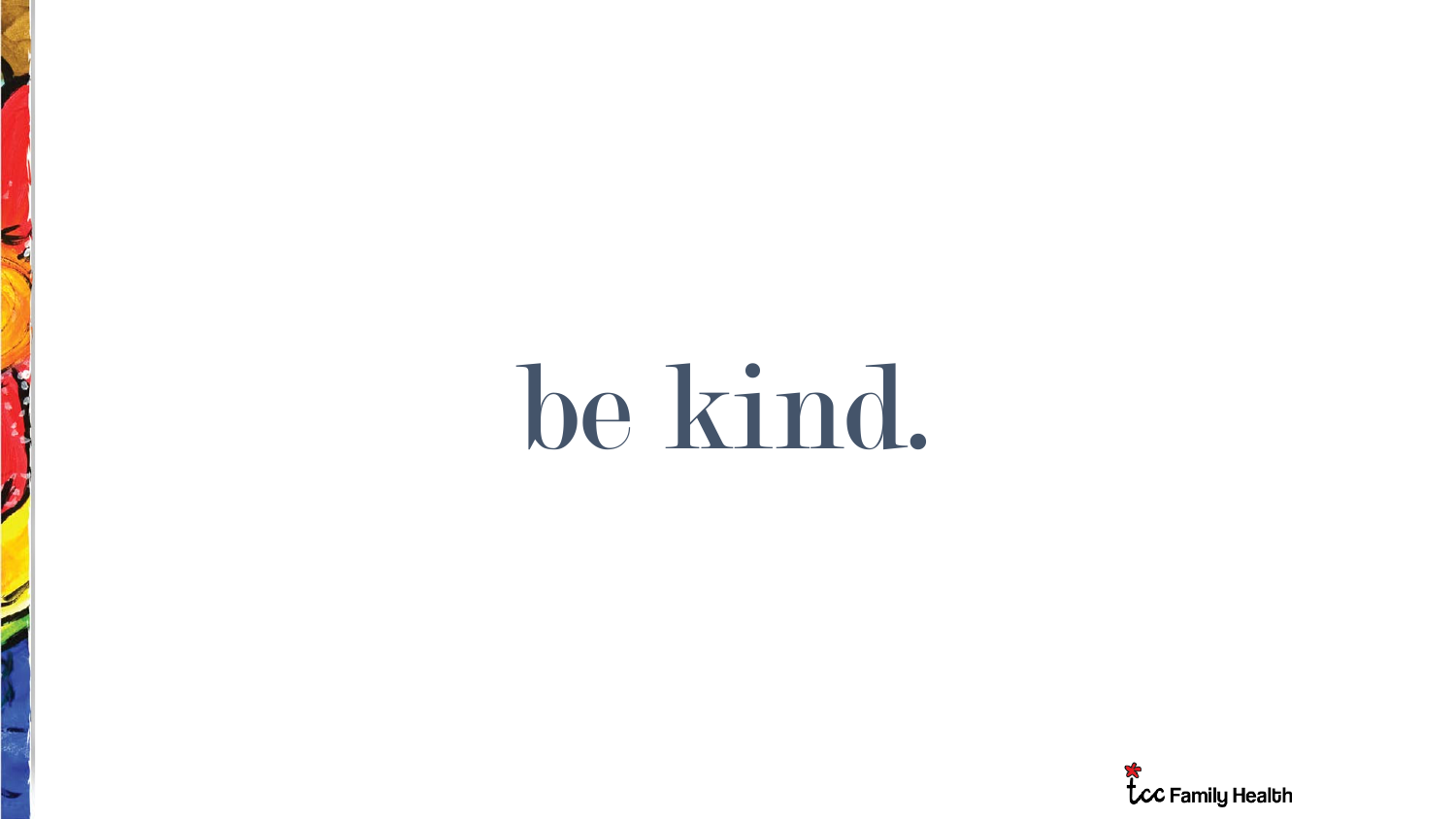### What is Trauma?

Trauma is "an event, series of events or set of circumstances experienced by an individual as physically or emotionally harmful or life-threatening with lasting adverse effects on the individual's functioning and mental, physical, social, emotional or spiritual well-being."

- Trauma is any experience that leaves a person intensely threatened. It often triggers physical, psychological, and emotional symptoms.
- If left untreated, these effects will linger long after the event(s) and could lead to toxic stress.

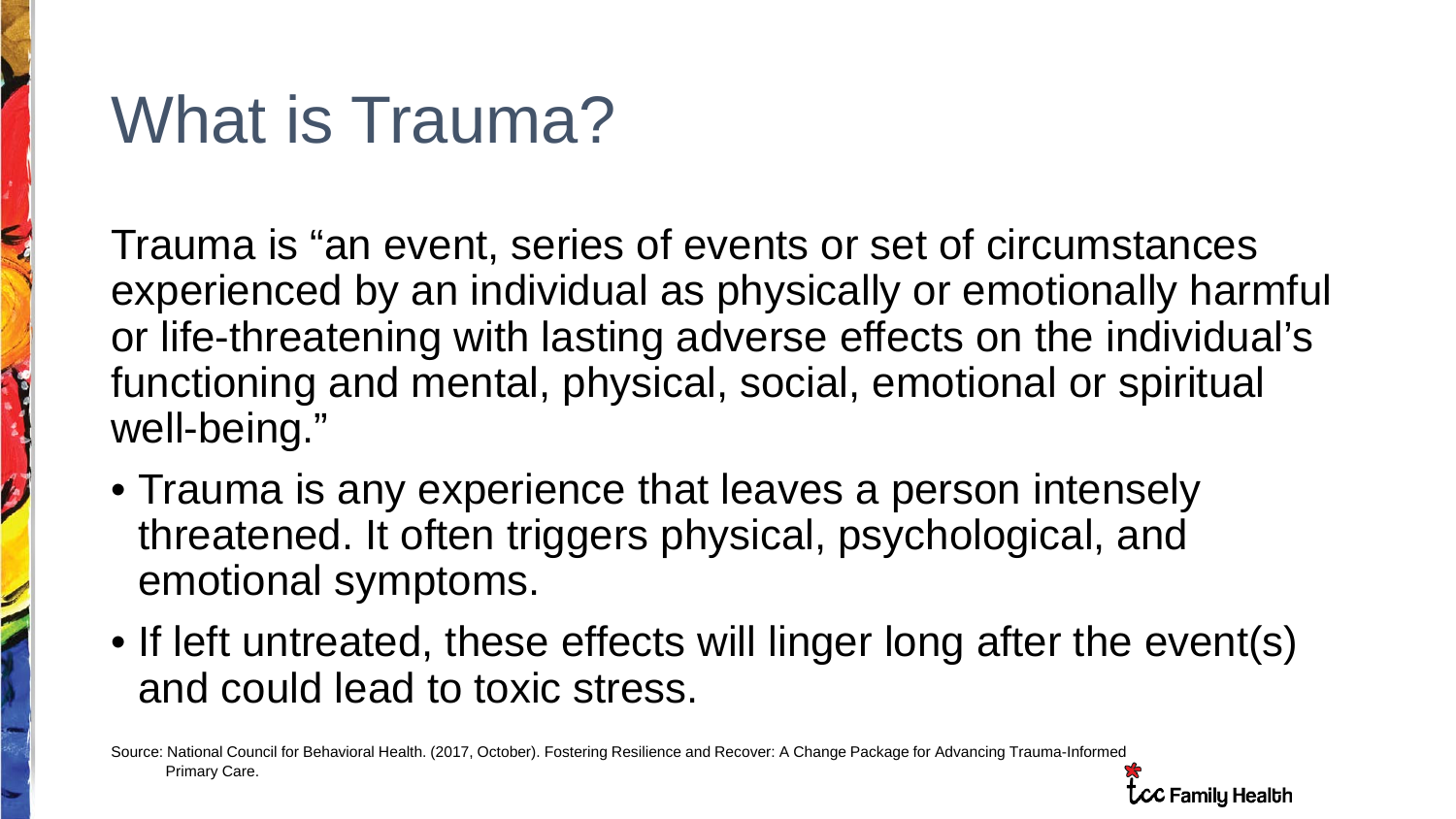### The Impact of Trauma

• These experiences may occur at any time in a person's life. They can be a single traumatic event or multiple events repeated over many years. This is known as complex trauma.

• Trauma experiences can overwhelm the person's ability to cope. This often leads the person to find coping strategies that may work in the short run but may cause serious harm in the long run.

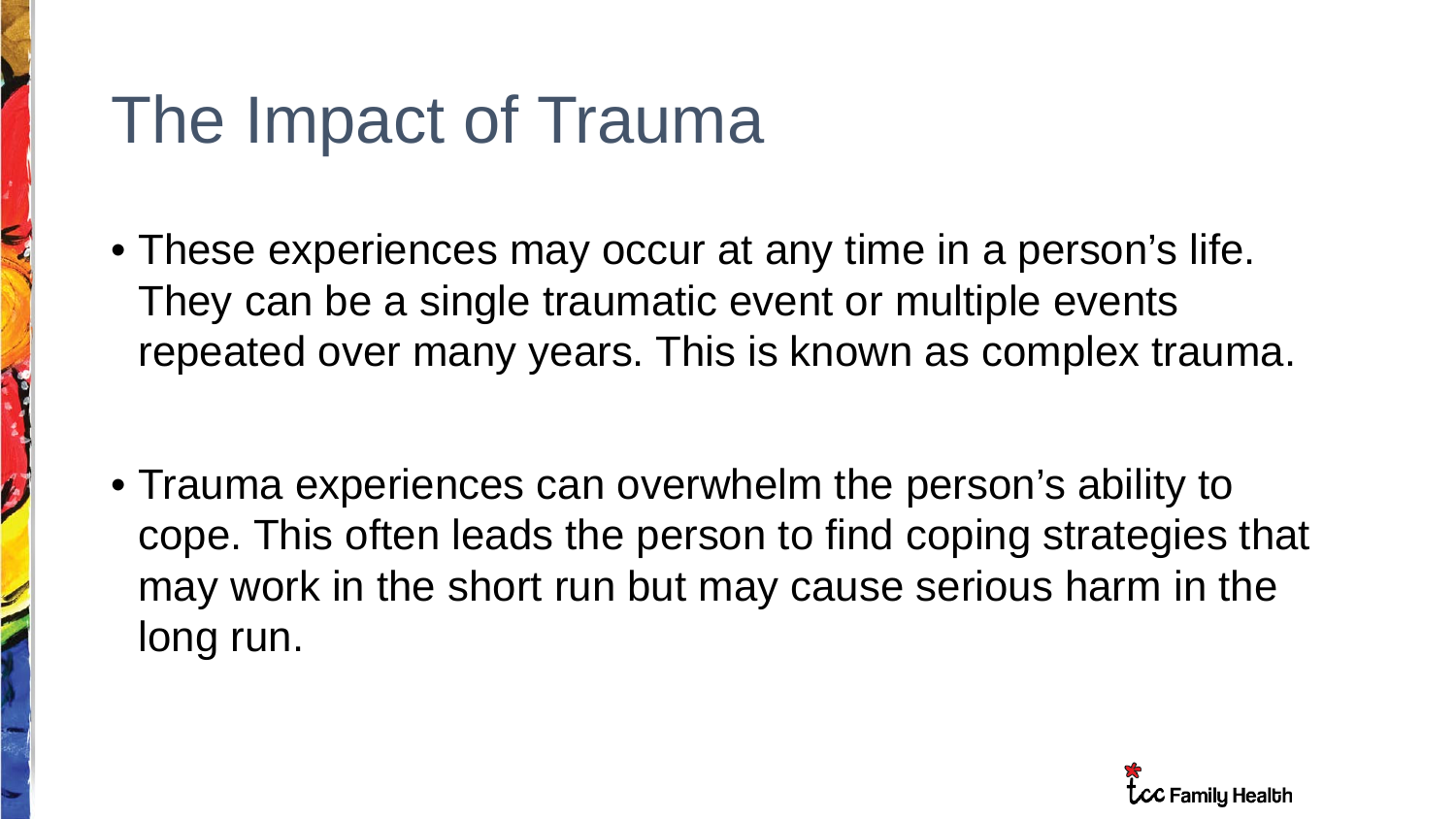# Example of Traumatic Experiences

Trauma Experiences can be:

- Loss of Relationships
- Moves or Foster Care
- Domestic Violence
- Abuse\*
- Neglect<sup>\*</sup>
- Household Challenges\*
- Medical Trauma
- Community and School Violence
- Natural Disasters
- Refugee & War Zone Trauma
- Terrorism
- Grief
- Bullying
- Discrimination/Racism

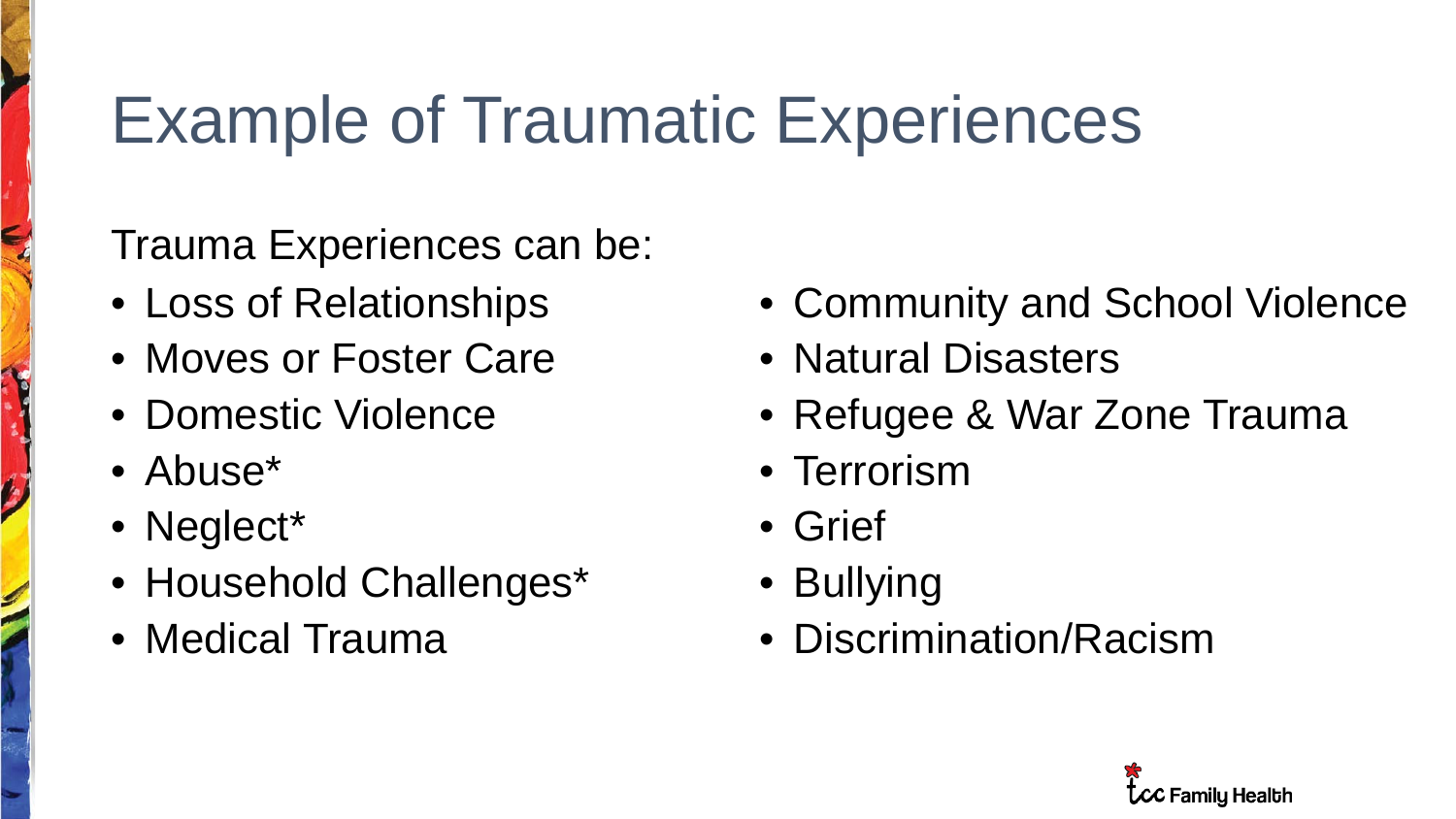### What Are Adverse Childhood Experiences (ACEs)?



**LCC Family Health** 

Copyright 2013. Robert Wood Johnson Foundation. Used with permission from the Robert Wood Johnson Foundation.

E

 $\hat{\bm{\omega}}$ 

 $\blacktriangleright$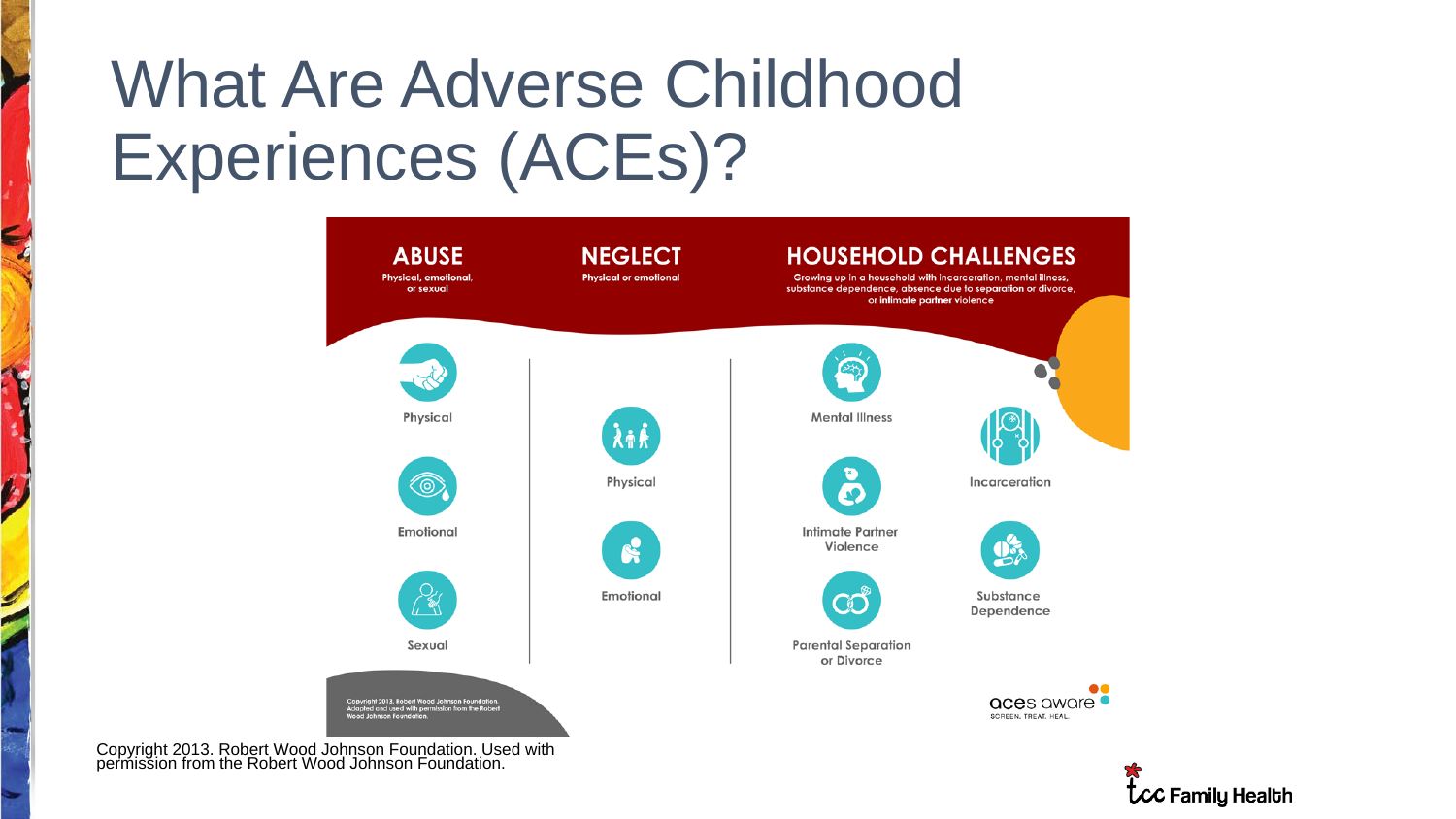### Toxic Stress Response

- High doses of cumulative adversity experienced during critical and sensitive periods of early life development without the buffering protections of safe, stable and nurturing relationships and environments can lead to long-term disruptions of:
	- Brain development
	- Immune and hormonal systems
	- Genetic regulatory mechanisms
- A condition known as toxic stress response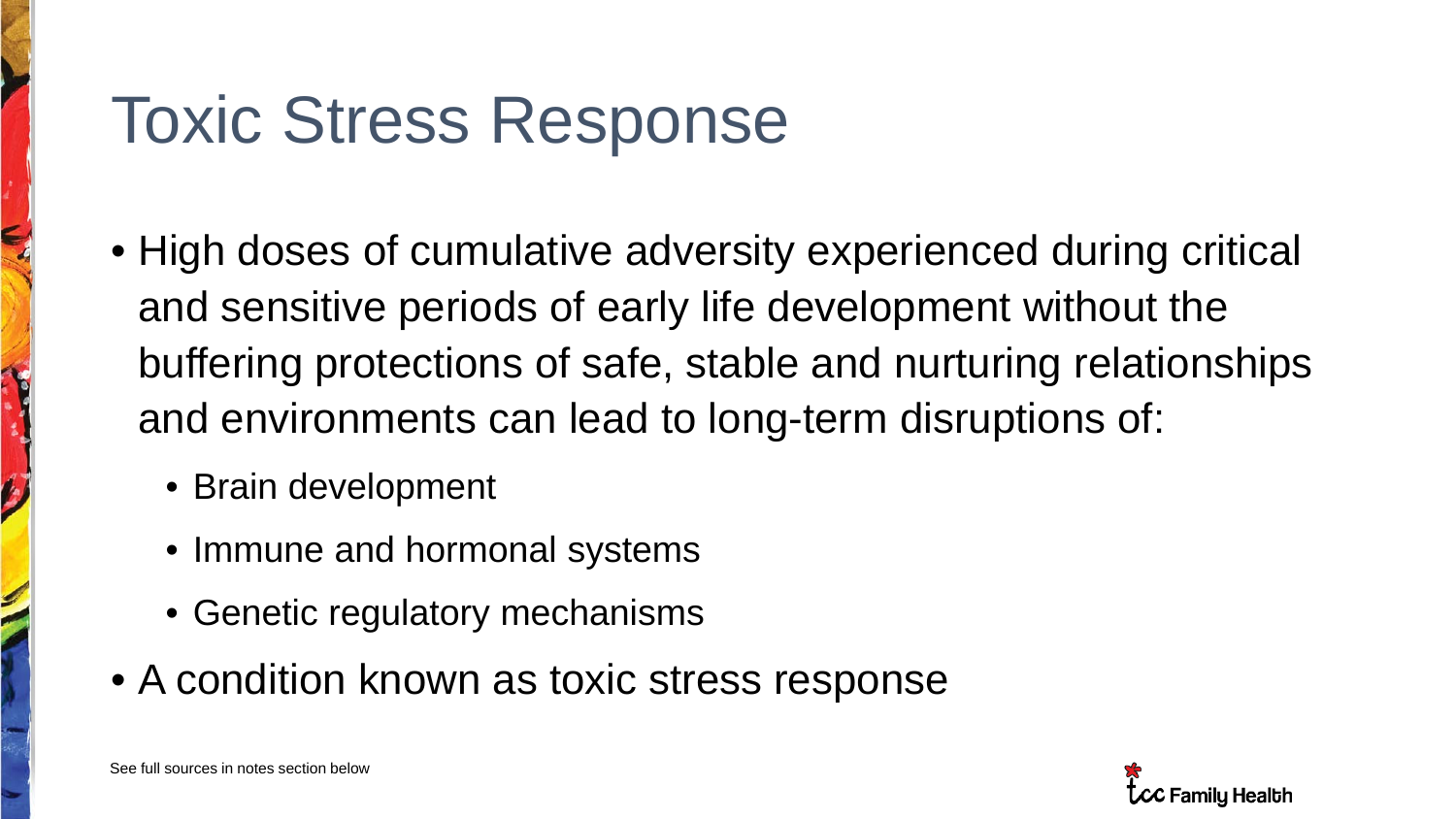

Source: Adapted from Bucci, M., Marques, S., Oh, D., & Harris, N. (2016, 8). Toxic Stress in Children and Adolescents. *Advances in Pediatrics, 63*(1). doi:10.1542/peds.2011- 26622

S

 $\mathbf{z}_t$ 

 $\boldsymbol{\mathcal{G}}$ 

| <b>Epigenetic</b>   |                     |                     |
|---------------------|---------------------|---------------------|
| <b>Endocrine</b>    | <b>Neurological</b> | Immune              |
| <b>Metabolic</b>    | <b>Psychiatric</b>  | <b>Inflammatory</b> |
| <b>Reproductive</b> | <b>Behavioral</b>   | Cardiovascular      |

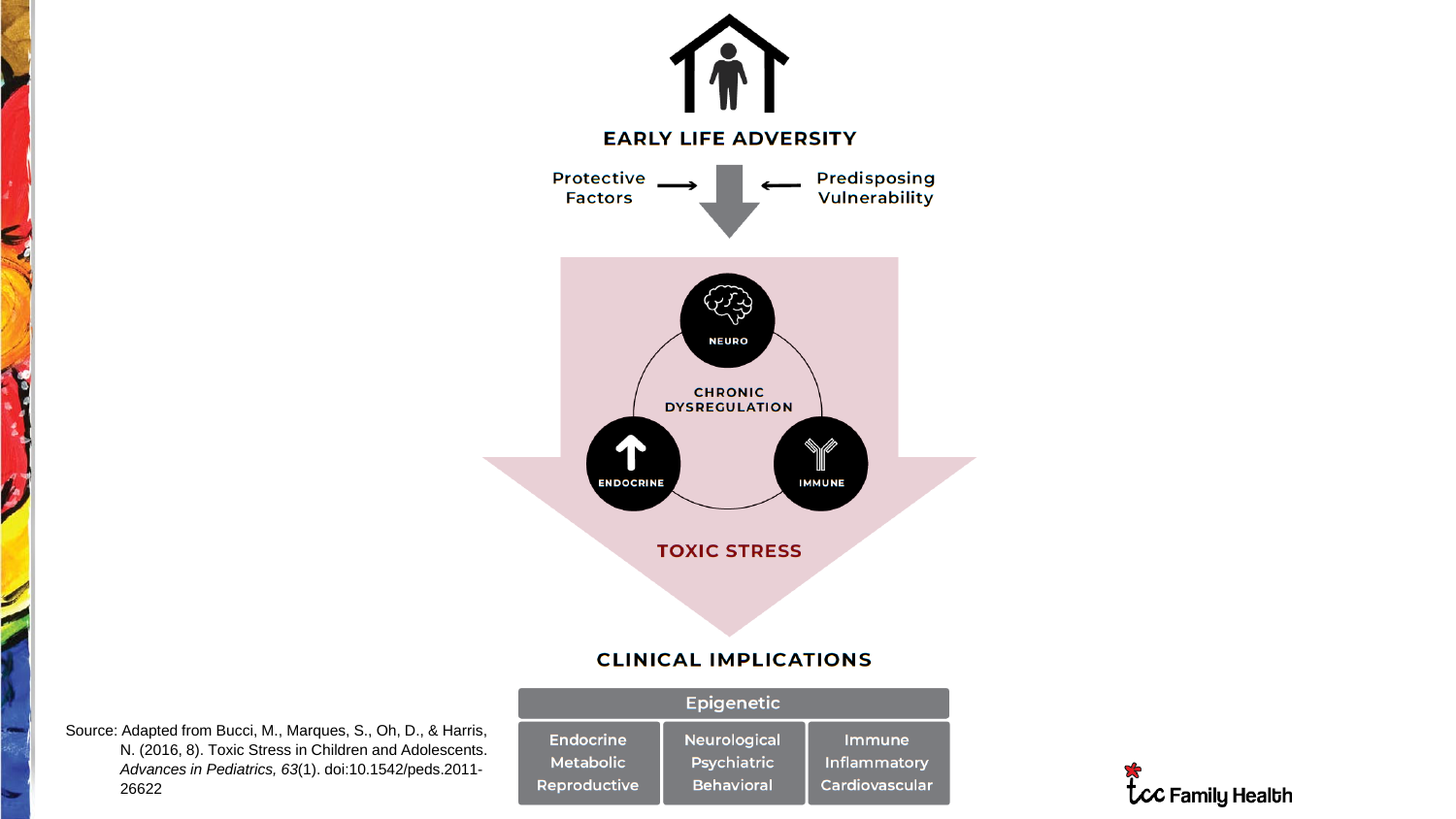### The Impact of Toxic Stress

If not buffered by supportive and loving relationships can lead to:

- Changes in neurobiology, brain structure, and brain function.
- Social, emotional & cognitive impairment.
- Risky behaviors as coping mechanisms (smoking, alcohol, substance abuse, self harm, promiscuity, violence).
- Potentially severe and persistent behavioral health, health and social problems, and possibly early death.
- Use of avoidance as a means of coping.
	- Avoidance of emotions, experiences, activities, people, triggers, and help.

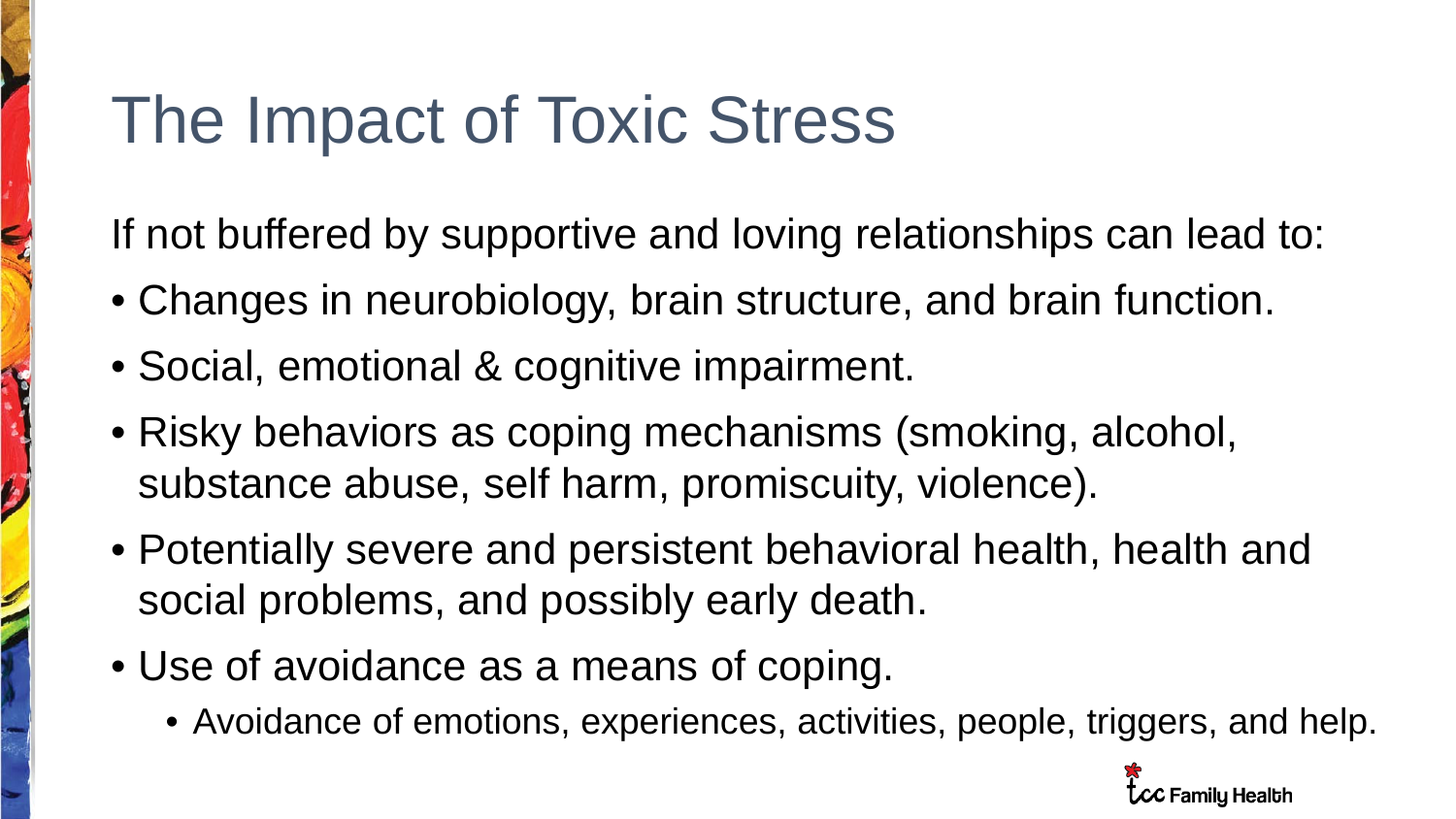### NumberStory.org

E

 $\boldsymbol{\mathcal{G}}$ 



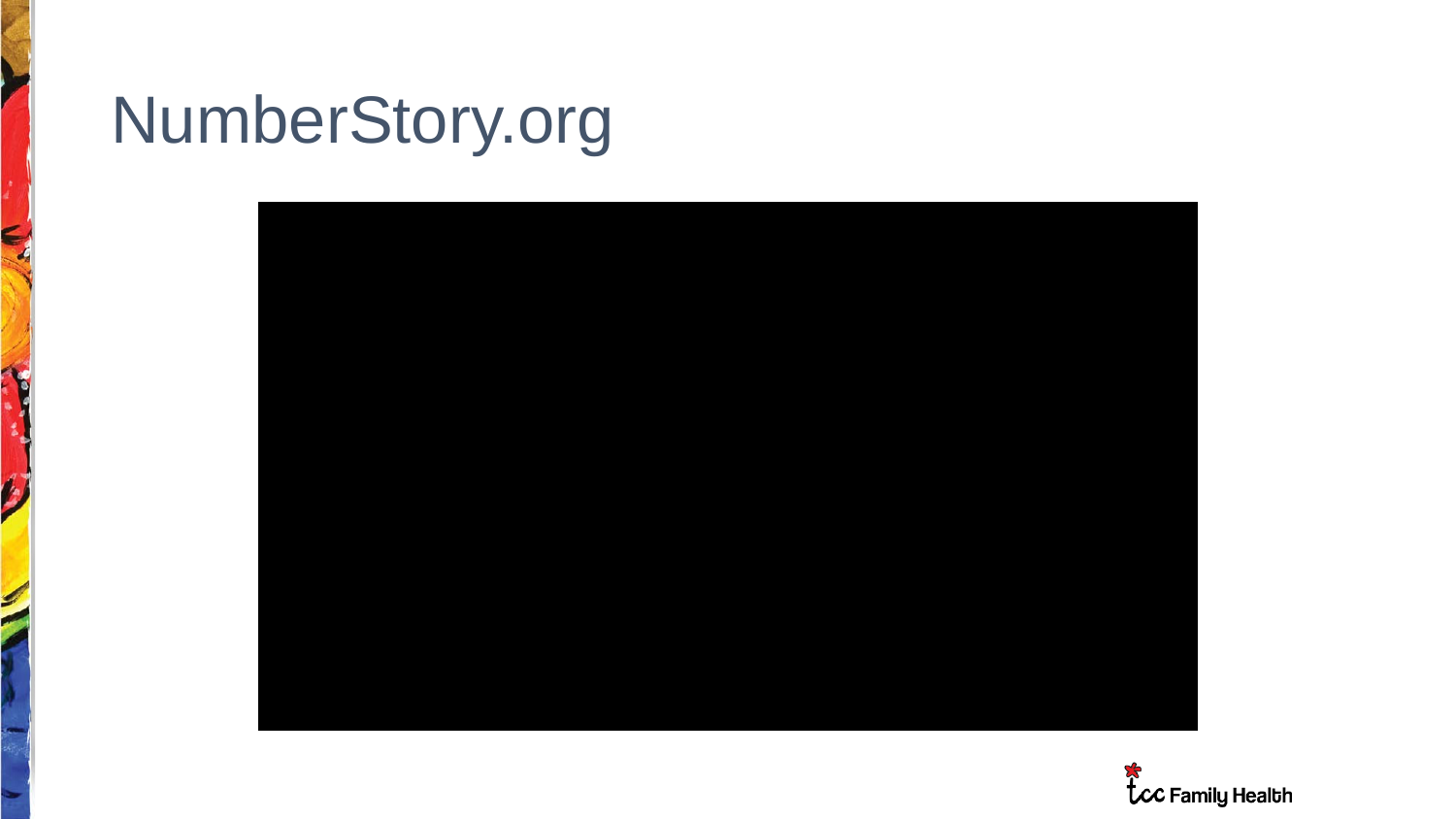## Trauma, Adversity, and Resiliency

- Not everyone that experiences a trauma goes on to develop PTSD, medical issues, behavioral health issues, or even toxic stress
- Supportive, nurturing relationships can protect against negative outcomes
- Not every difficult life experience can be called "traumatic".
- Processing a traumatic event has been shown to be effective in resolving the trauma.
- Provides relief, empowerment, connection, and healing.
- Many are unaware that they experienced trauma.

H

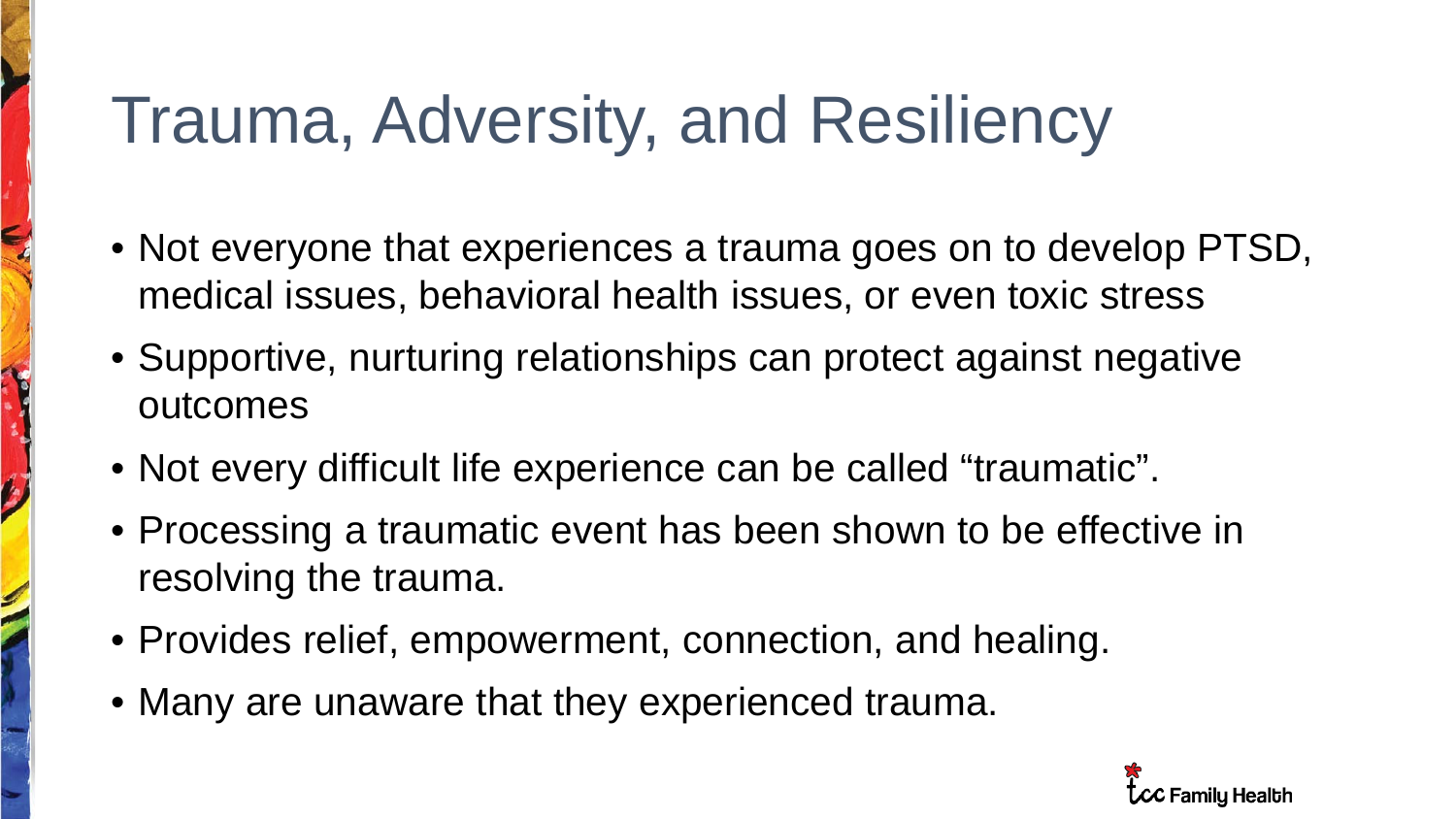### Post Traumatic Stress Activation

#### **Results in a flooding of cognitive and emotional internal experiences**

- Intense anxiety and fear increased heart rate, tension, racing thoughts, sweating, dry mouth
- Flashbacks, reliving, and/or powerful memories
- Intense anger
- Shame

#### **Results in observable behaviors such as**

- Agitation and anger
- Defensiveness
- Fear
- Dissociation and numbing
- Shrinking physically

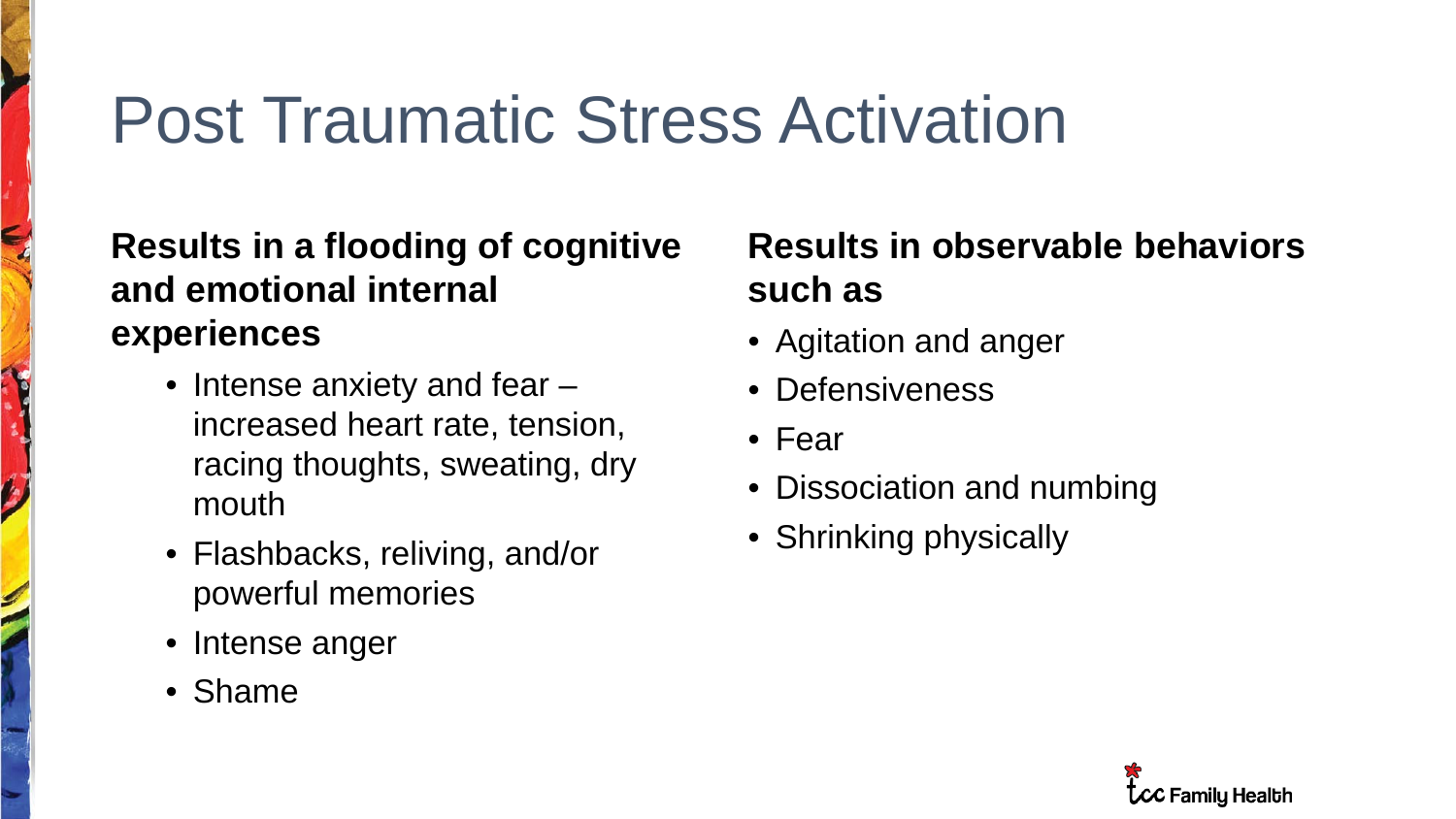### Resilience

 $\boldsymbol{\mathcal{G}}$ 

I

- The **ability to withstand, recover, or grow** from stressors, results from a combination of **intrinsic factors** (sense of security, belonging, worth, and self efficacy)\* and **extrinsic factors** (like safe, stable, and nurturing relationships with family members and others) as well **as pre-disposing biological susceptibility.**
- Of note, with scientific advances in the understanding of the impact of stress on neuro-endocrine-immune and genetic regulatory health, we must advance our understanding of resilience **as also having neuro-endocrine-immune and genetic regulatory domains.**

Source: Kimberg, L., & Wheeler, M. (2019). Trauma and trauma-informed care. In *Trauma-informed healthcare approaches: a guide for primary care.* New York: Springer International Publishing. Daniel, B. (2003). The Value of Resilience as a Concept for Practice in Residential Settings. *Journal of Residential Child Care, 2*(1).

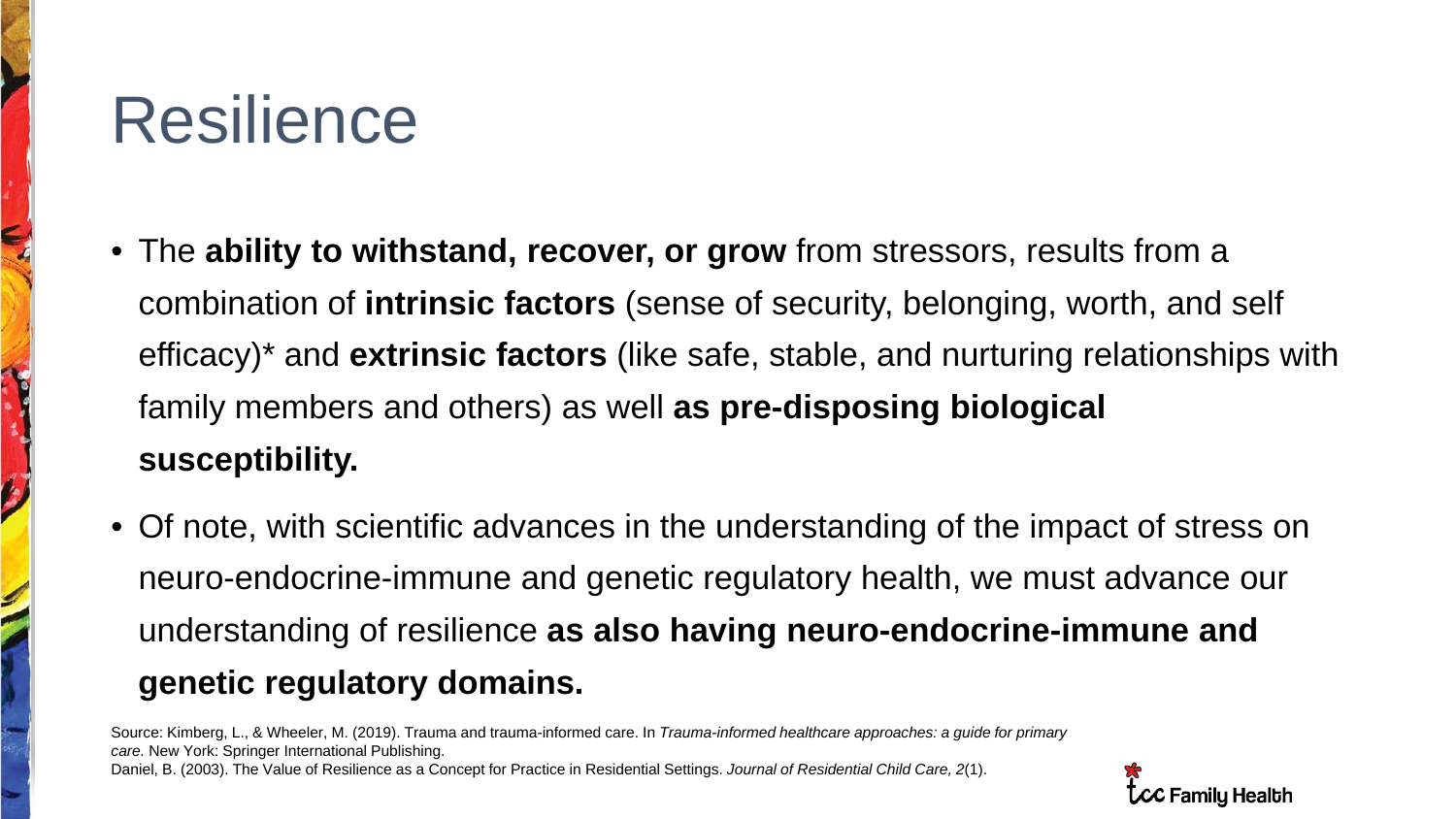### Resilience & Peace

"It does not mean to be in a place where there is no noise, trouble, or hard work. It means to be in the midst of these things and still be calm in your heart."

Source: Anonymous

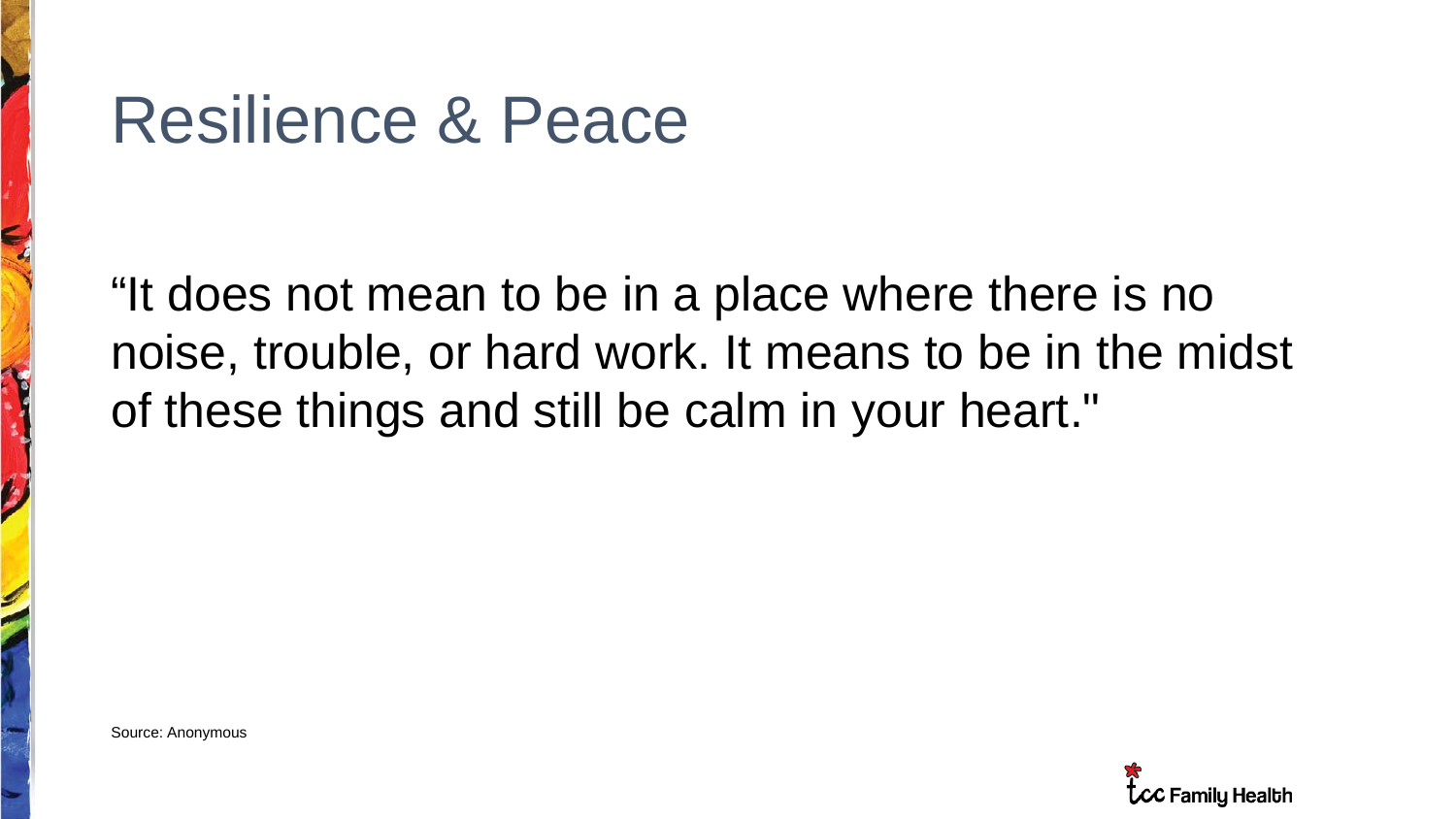# Building Resiliency

The key not to try to avoid stress altogether, but accept the fact that there will be certain levels of stress in your life and to manage the stress in our lives in such a way that we avoid the negative consequences of stress

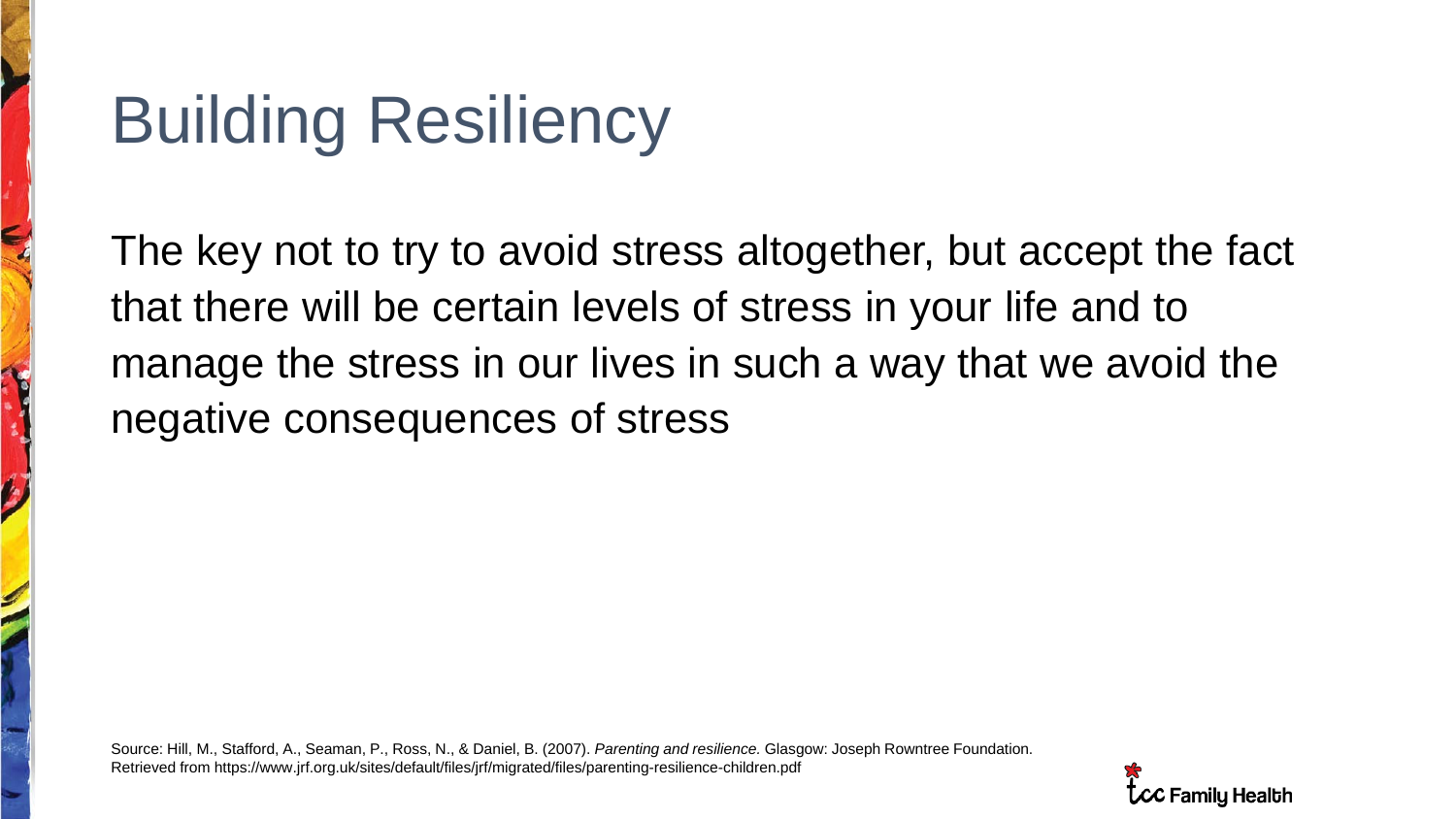# Strategies to Build Resiliency

- Cultivate optimism/hope
- Shift your focus/reframe
- Process difficult emotions
- Connect with others
- Be present/mindfulness
- Nurture positive view of yourself/self talk
- Keep things in perspective

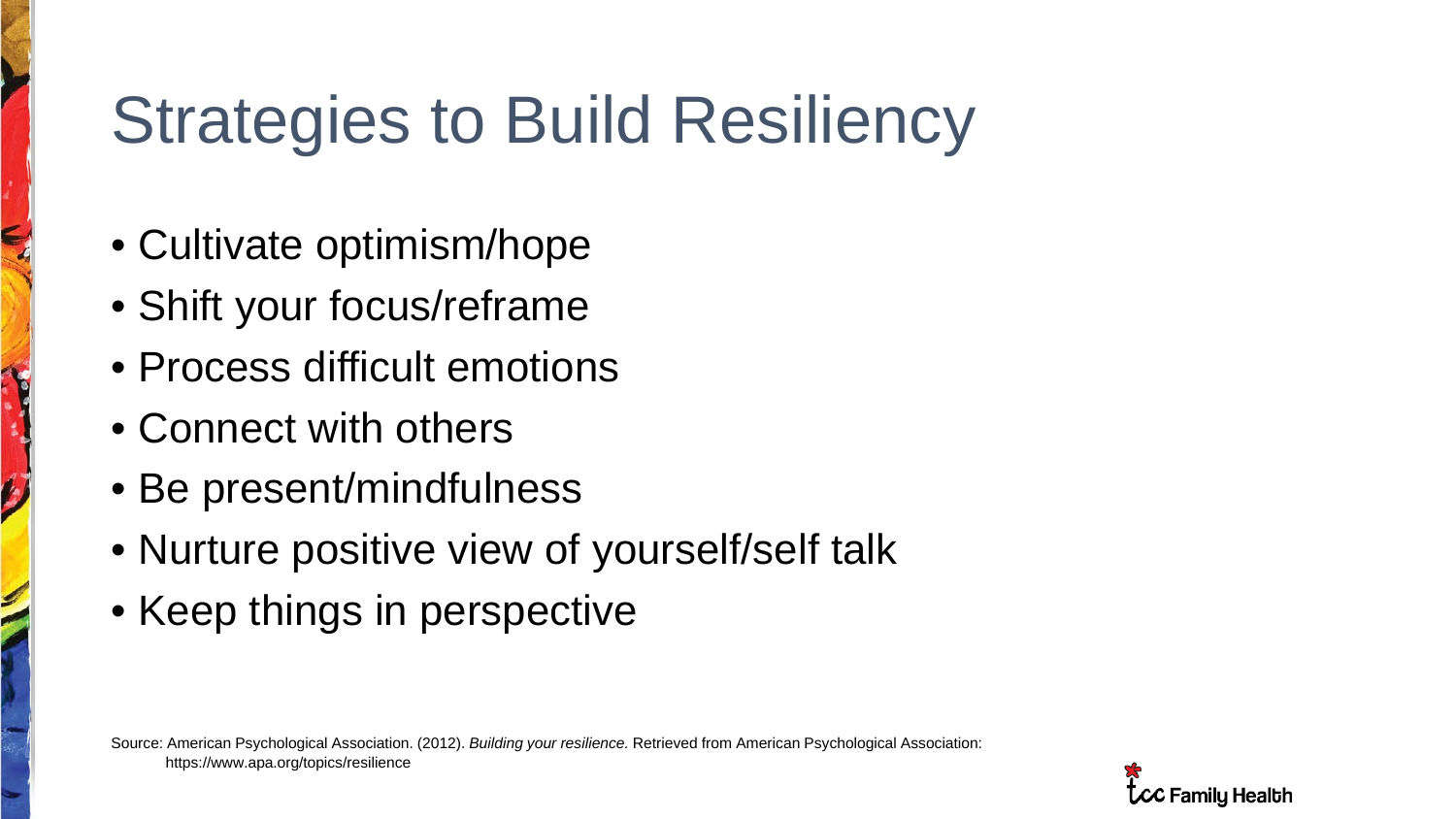### Perceptions of Resilience

- While a person may appear to be resilient "on-paper" or externally, poor physical or mental health can indicate otherwise
- Adverse changes to the brain in early development may harm the brain's flexibility later in life
- But resiliency building skills can create "compensatory mechanisms"
	- We can divert unhealthy habits
	- Combination of pharmaceutical and therapeutic interventions

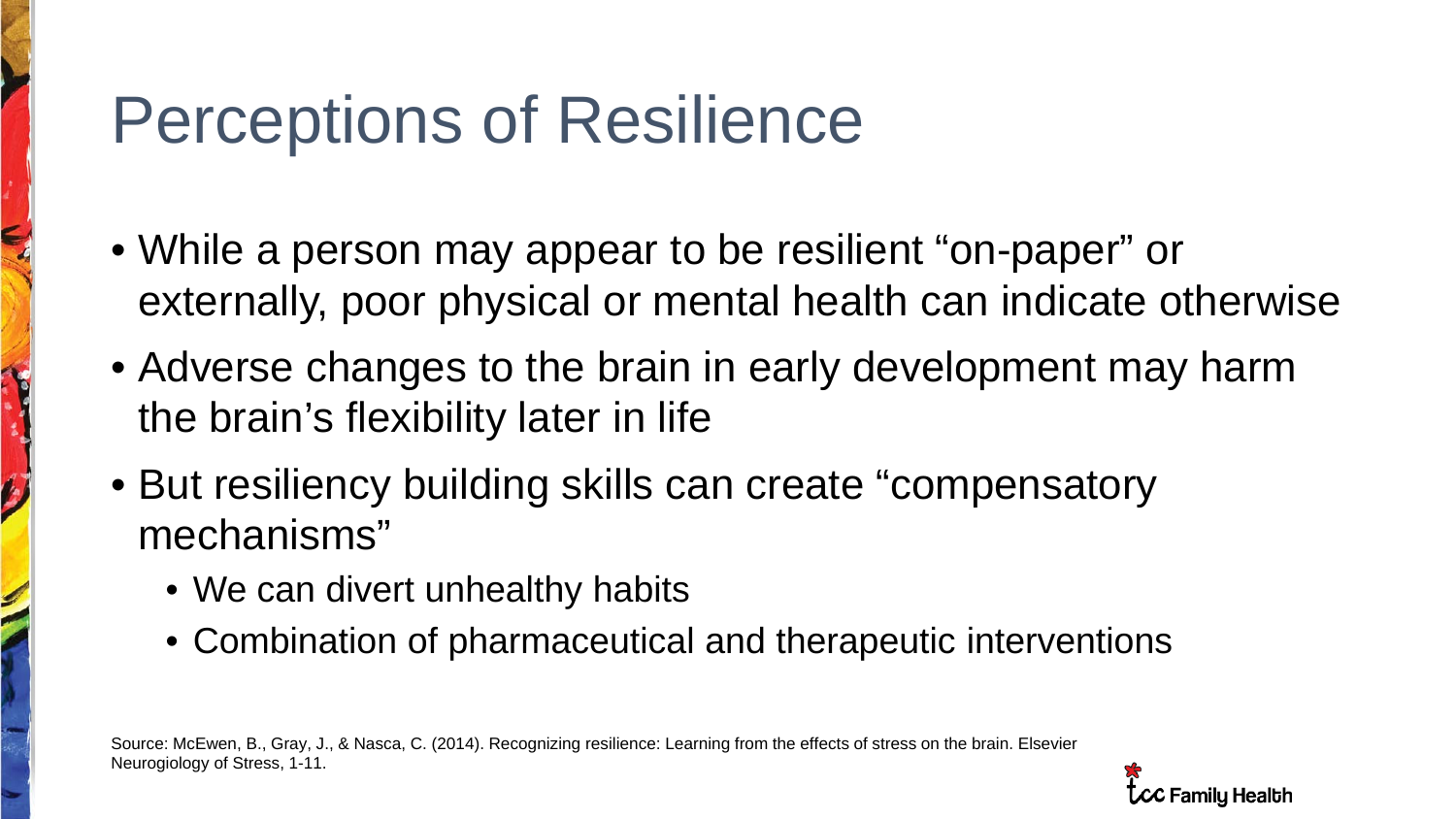### Potential Triggers of PTSD/Trauma Activation



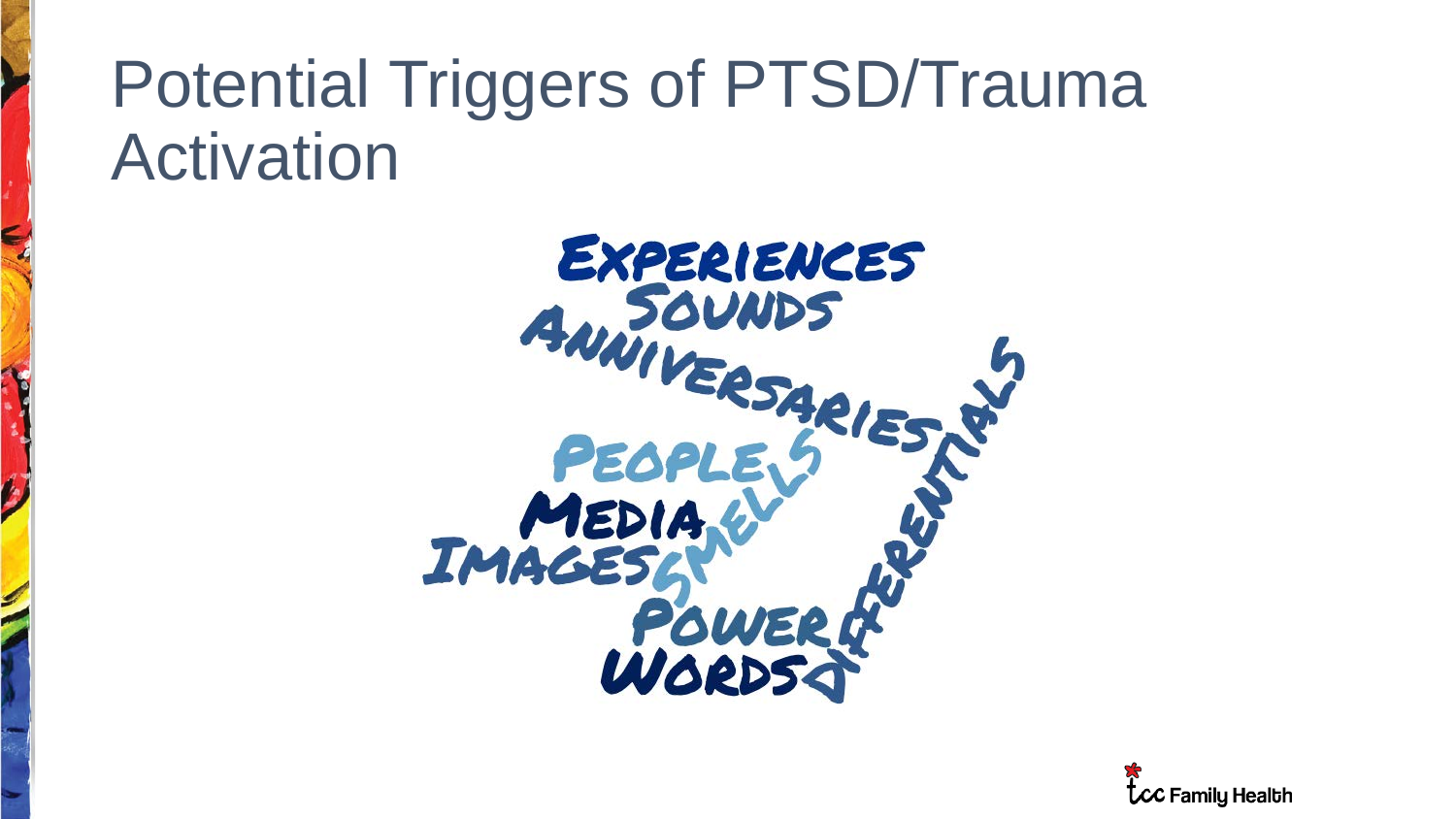### Creating Comfort for a Patient who has Experienced ACEs and Other Trauma That May Lead to Toxic Stress

- Assure a safe, inviting environment and a relationship the moment the patient enters clinic.
- Explain purpose of all screenings and interventions.
- Ask for permission prior to touching patient or discussing sensitive topics.

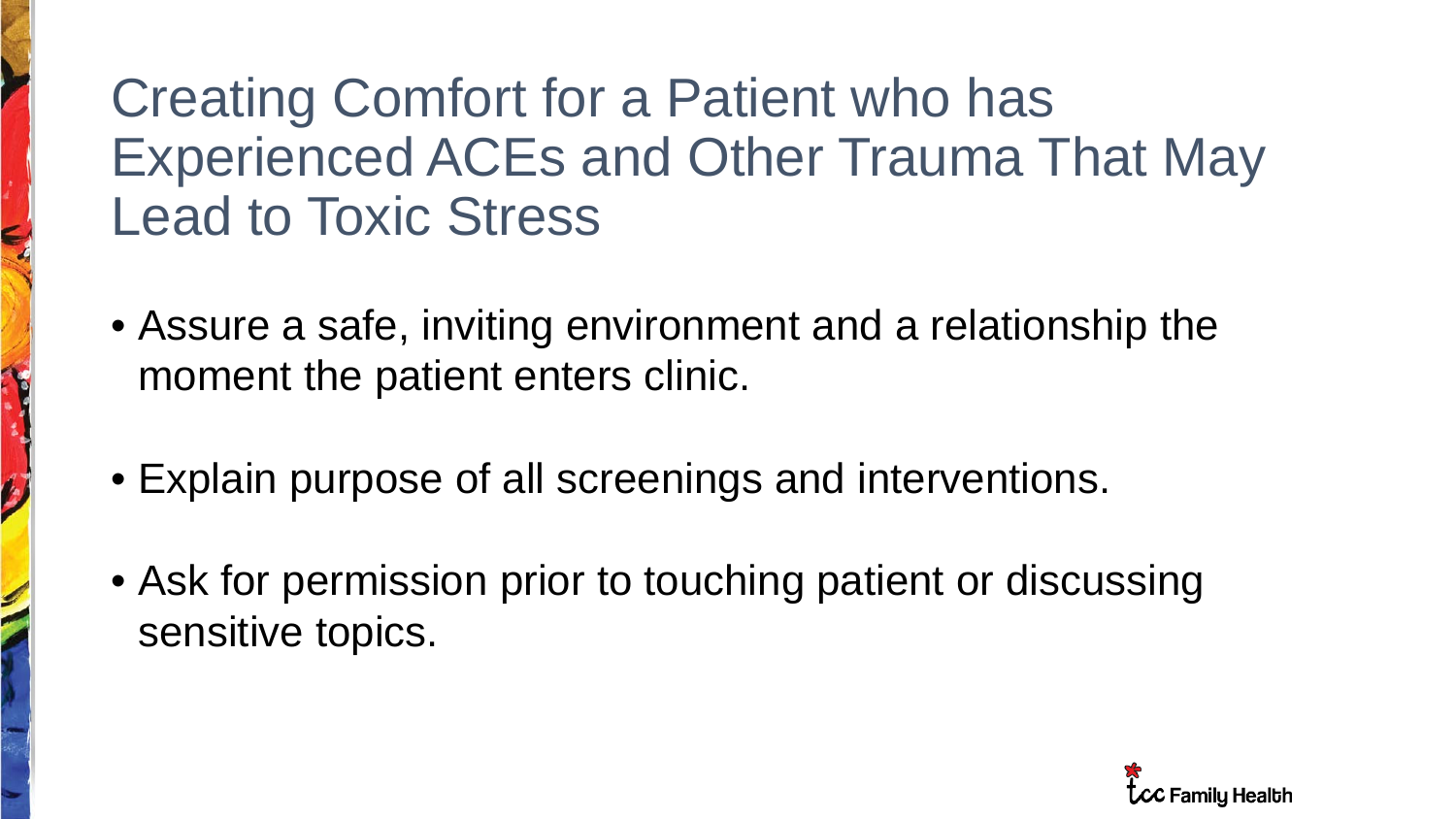### How to Respond to a Patient's Trauma **Stories**

- Manage your own emotional responses. Be calm and open.
- Use empathetic statements.
- You are not expected to solve problems alone.
- Know you can call on Behavioral Health services.

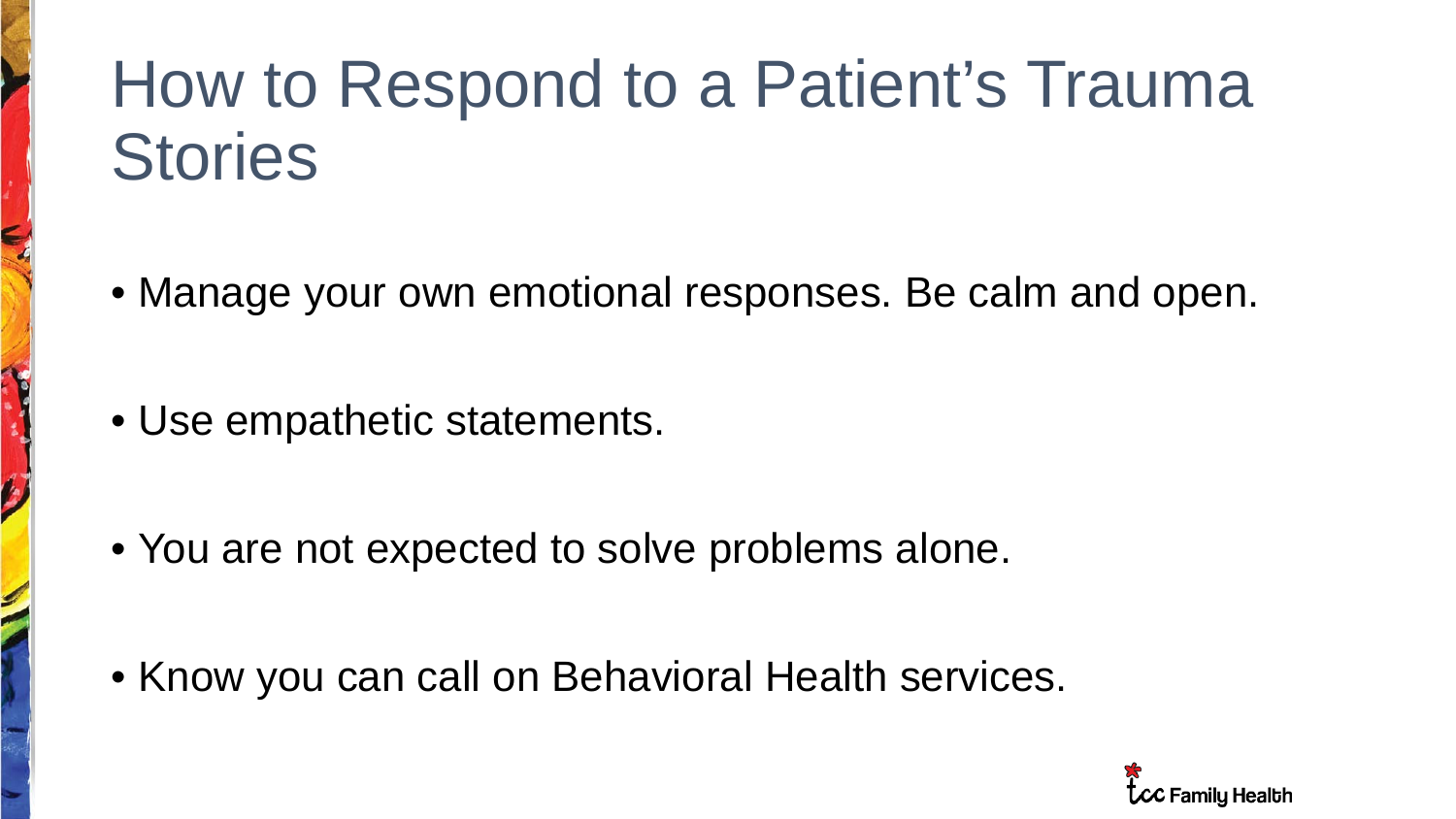

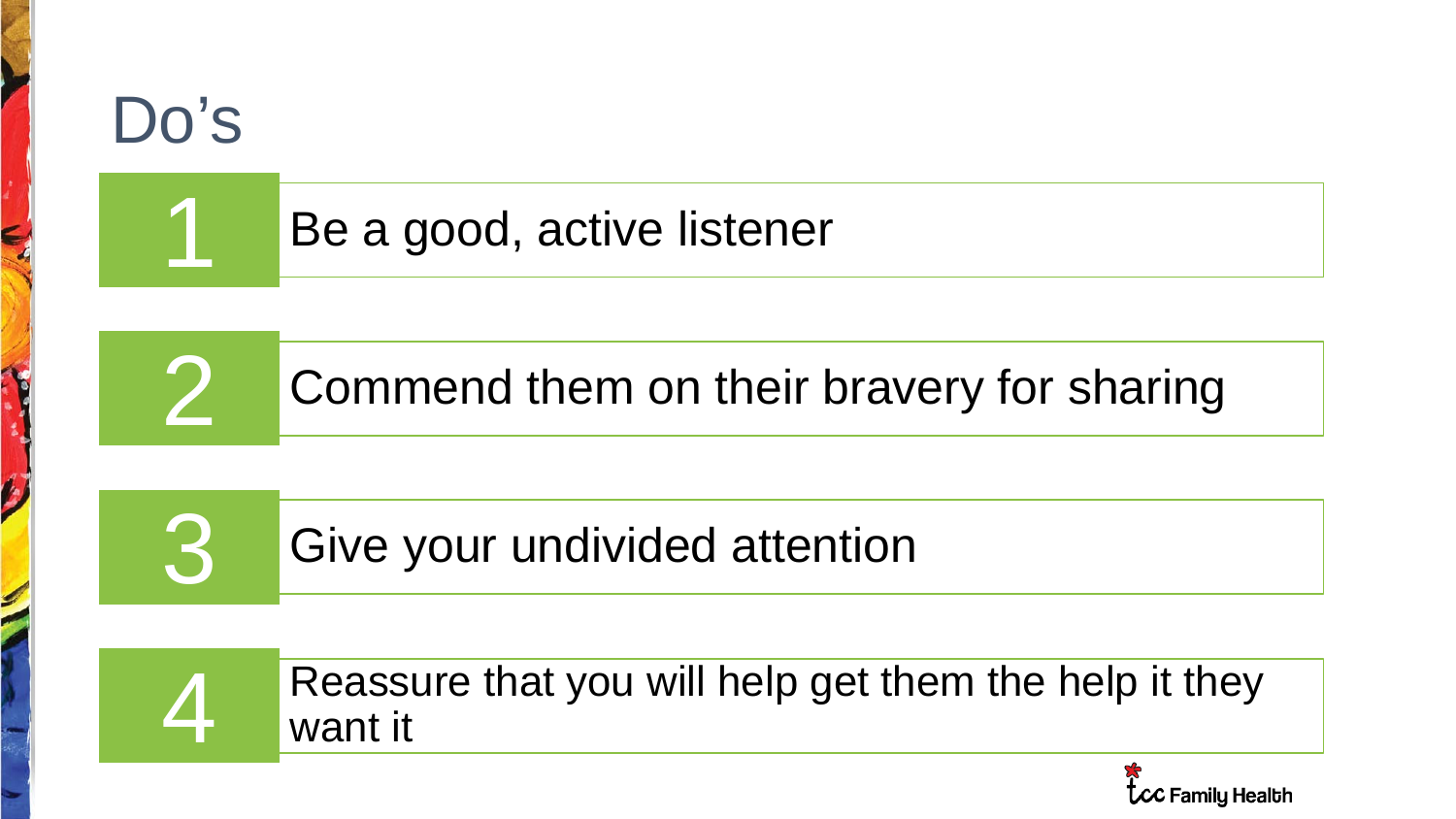

### Keep discussion simple – do not probe or ask details

### Monitor your own feelings and do not let it get in the way of listening

### Listen with empathy and kindness

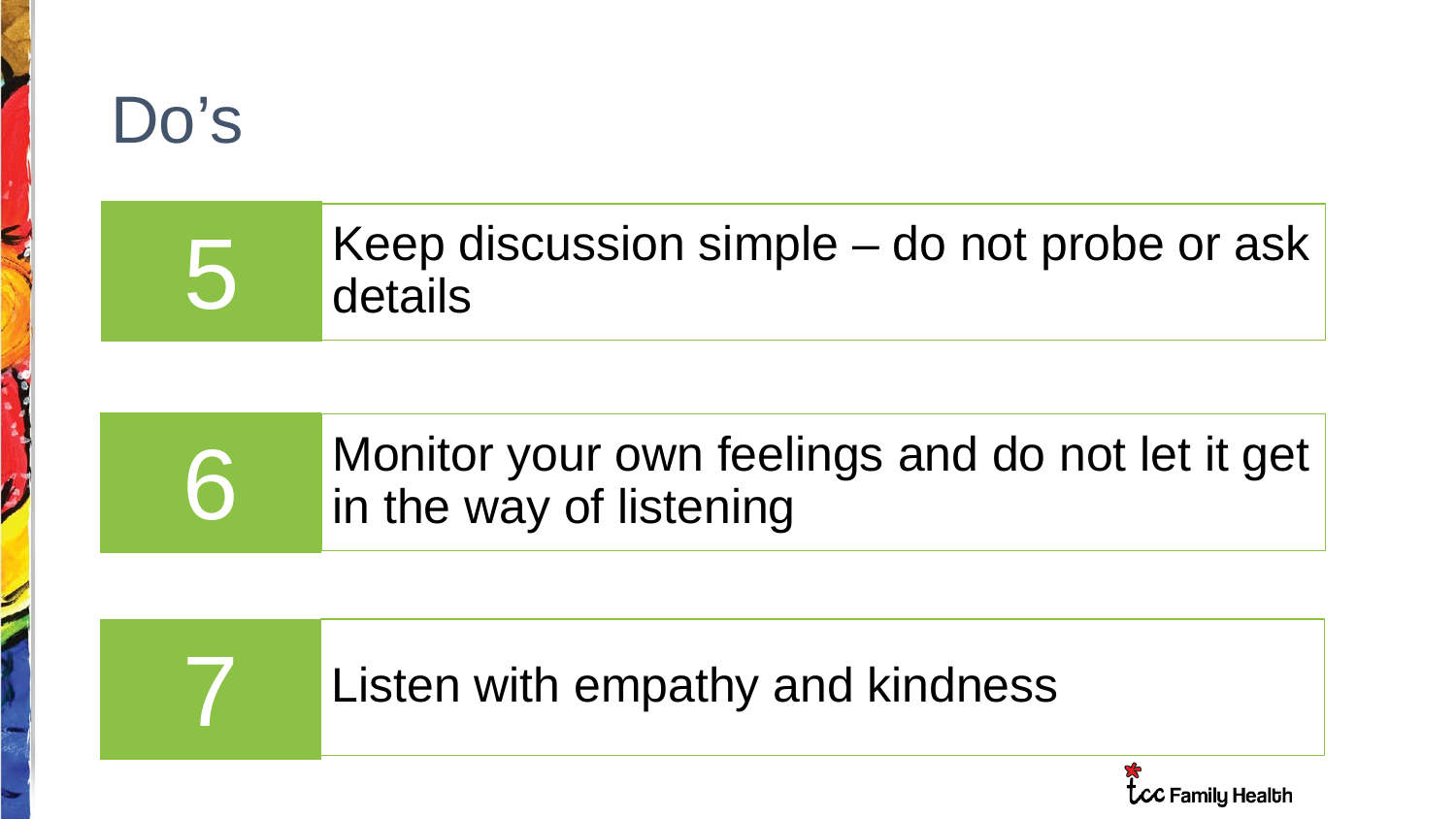### Examples of Empathic Statements

- "Thank you for trusting me with your story"
- "You are very courageous for sharing this with me"
- "This must have been so overwhelming for you"
- "You did not deserve this"

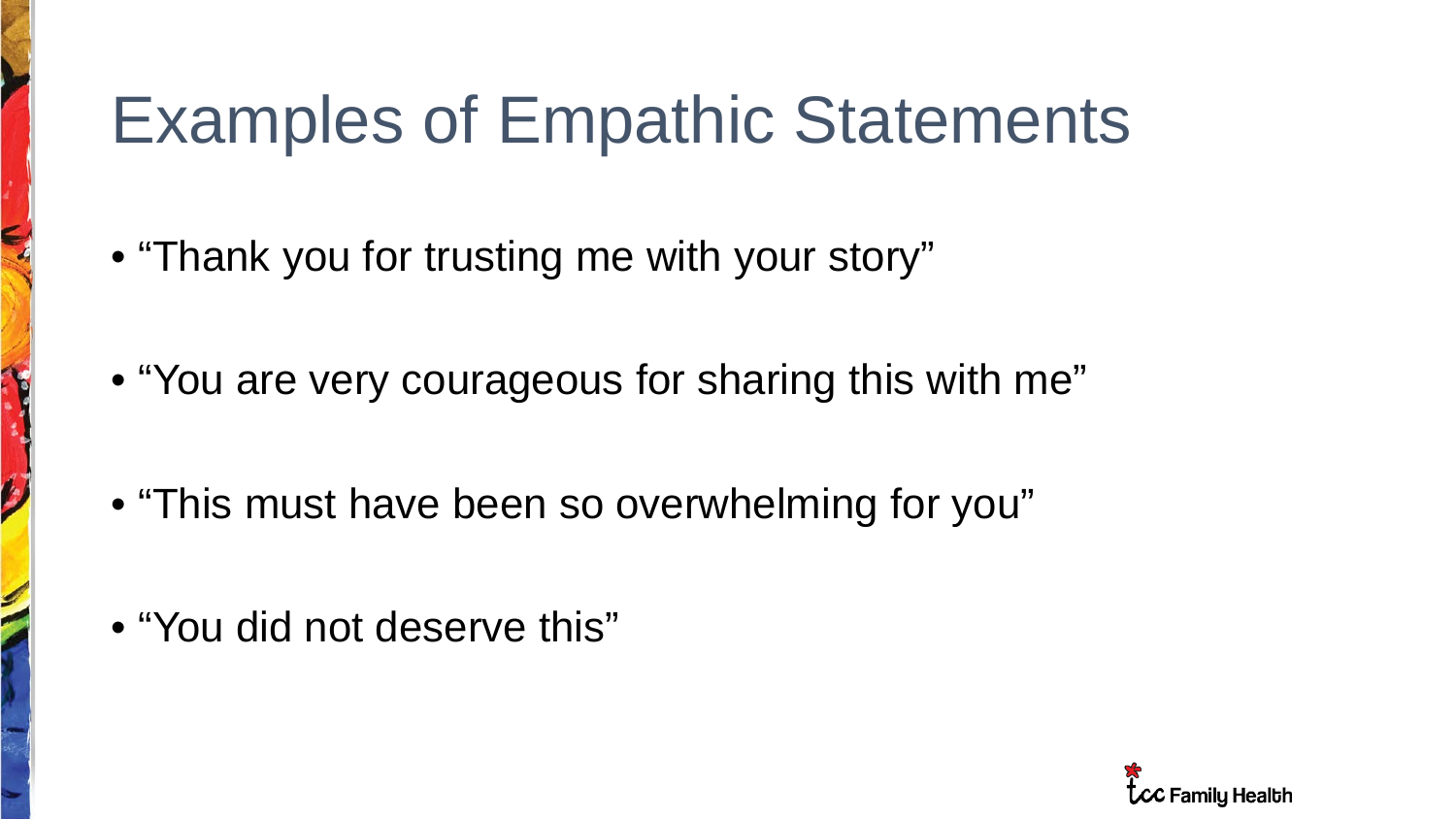### Examples of Empathic Statements

- "You are very strong to have gone through this"
- "What can I do for you?"

ŷ

H

- "I don't even know what to say right now but I will help you if I can".
- "You are not alone and we are here to help".

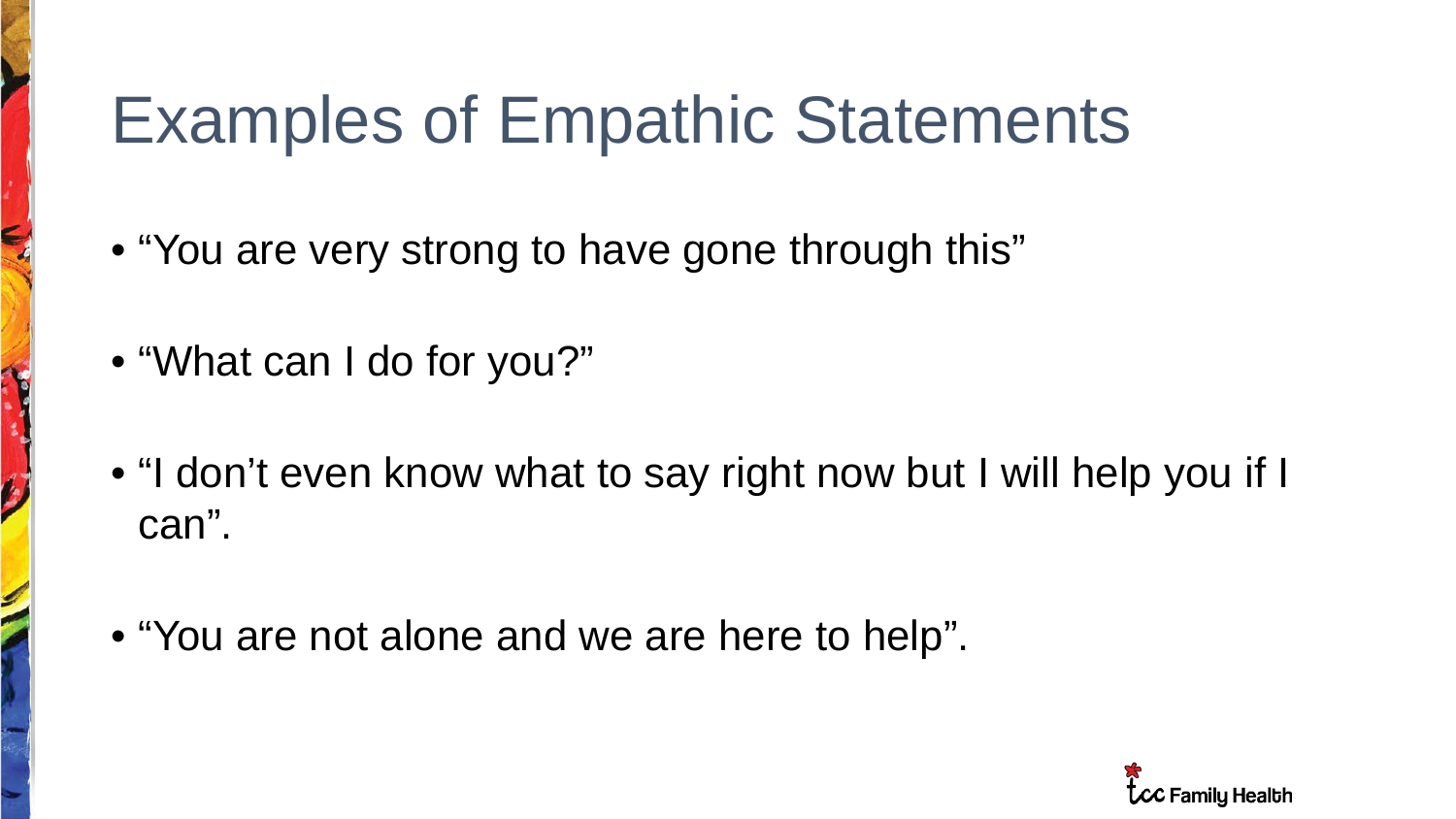### Don'ts

- Share your own trauma or adversity story.
- Try to fix it or make them feel better.
- Compare the patient's story with a worse experience.
- Criticize or judge through excessive questioning, implying moral failing, and advice giving or facial and body expression.

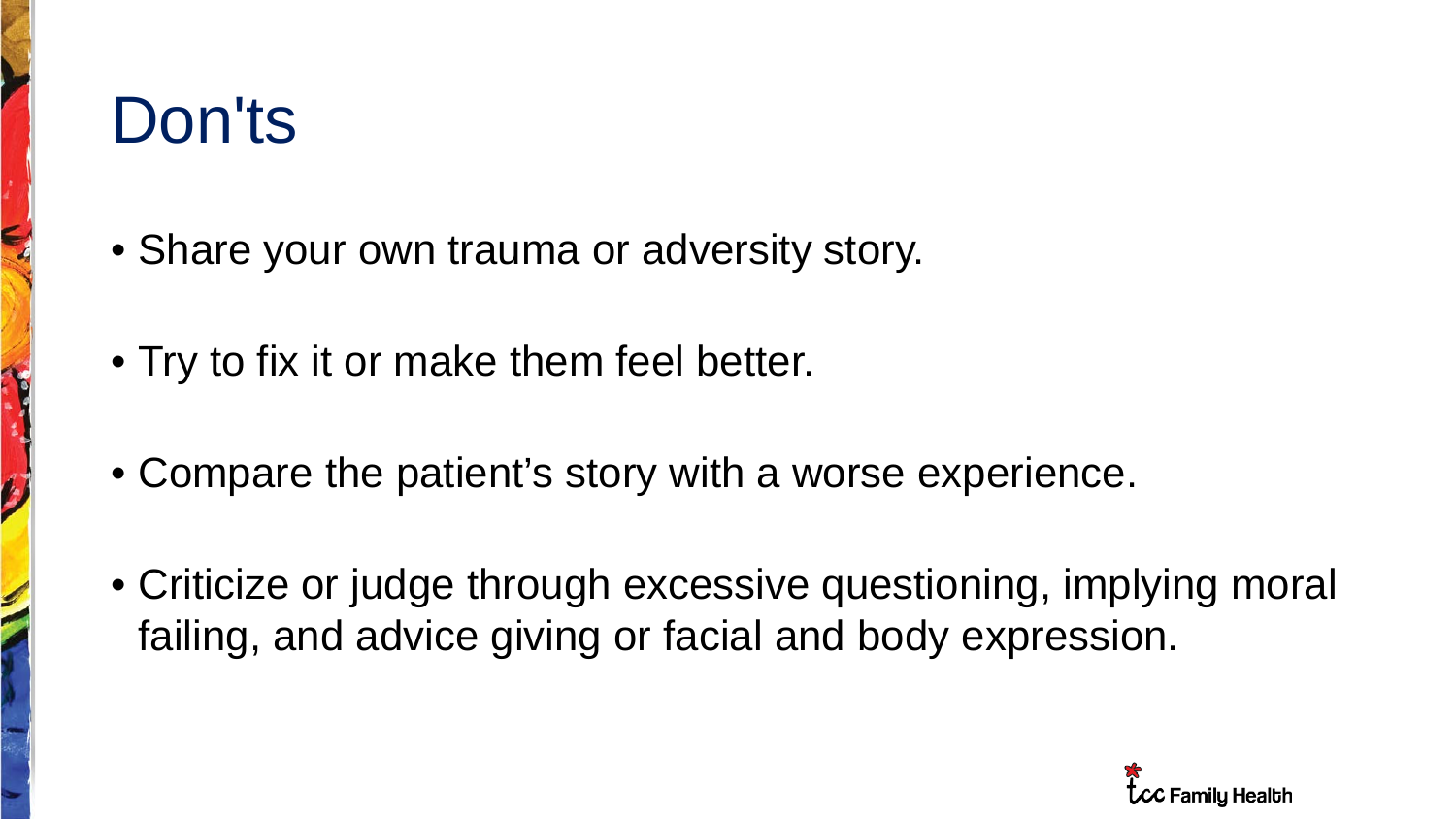## Don'ts

 $\boldsymbol{\zeta}$ 

H

• Investigate to find the "truth".

• Offer spiritual or religious recommendations or sayings.

• Try to find positives.

• Ask for details of the story.

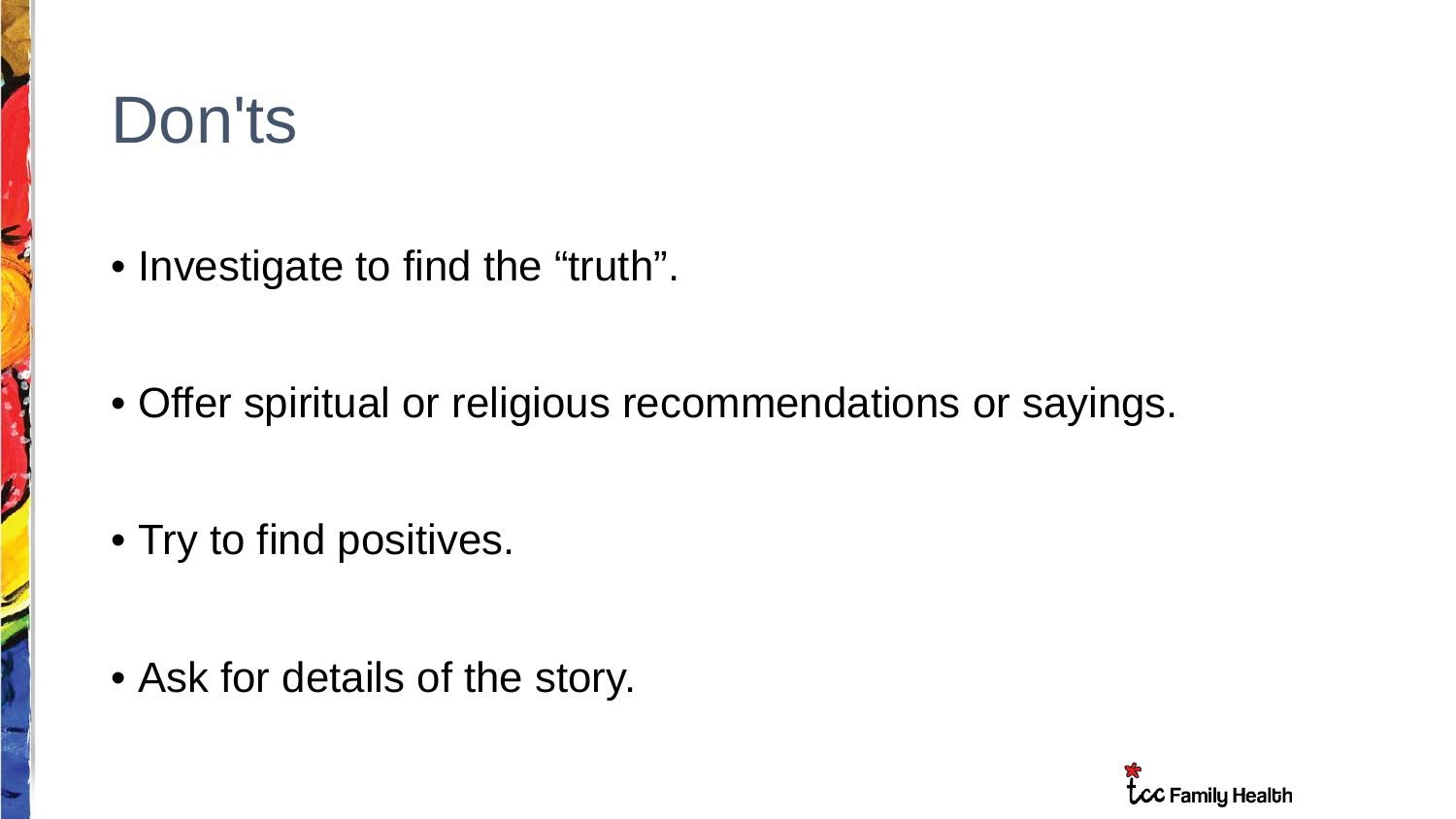### Examples of what **NOT** to say…

• "I know how you feel".

• "Why did you allow that to keep happening to you?"

• "It could have been worse…"

• "I went through something similar…"

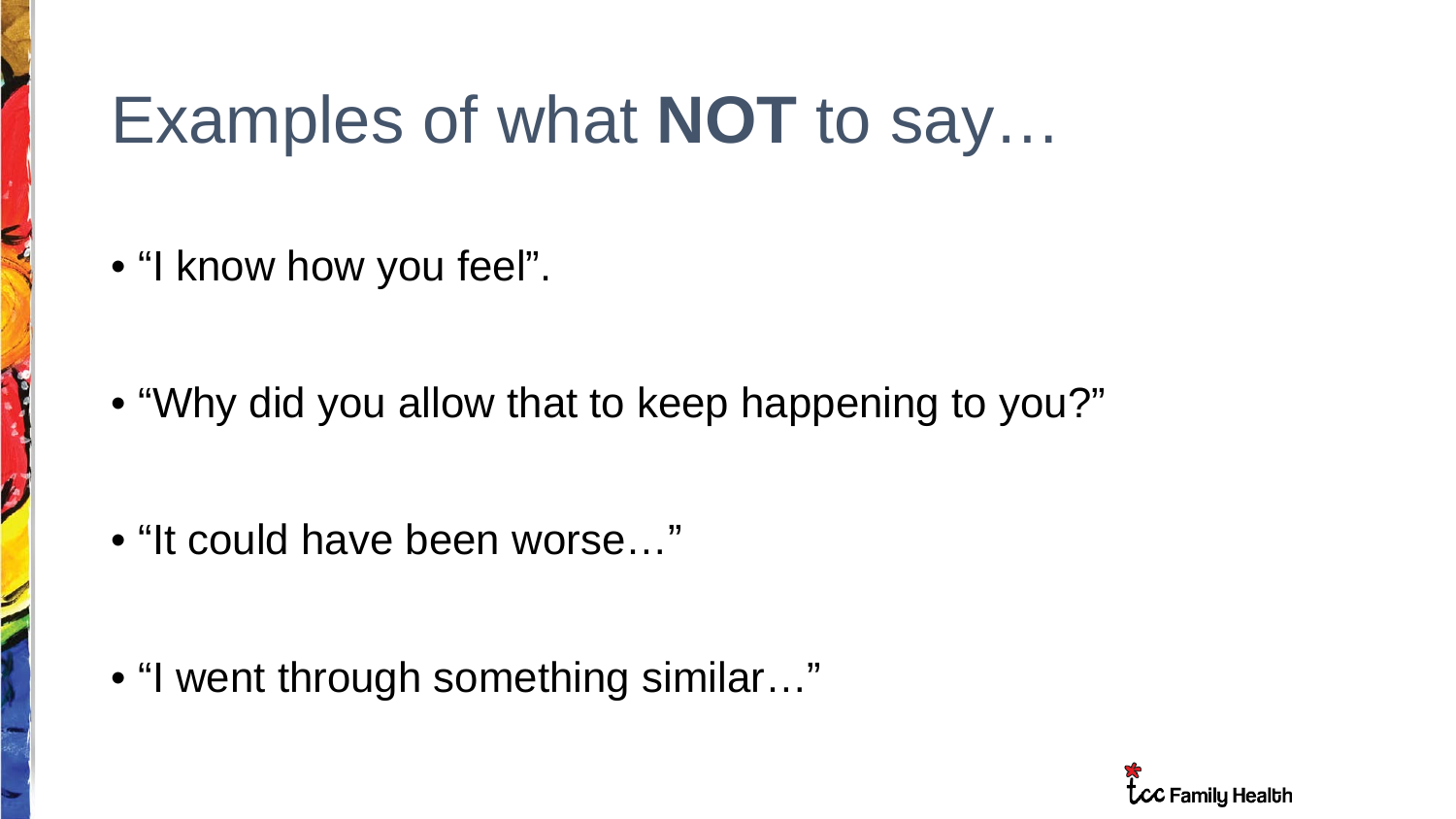### What to Say

 $\boldsymbol{\zeta}$ 

H

- Thank you for sharing this with me.
- I appreciate your bravery.
- I am not sure what to say but I will do my best to help.
- You have been through so much. It is normal to be struggling.

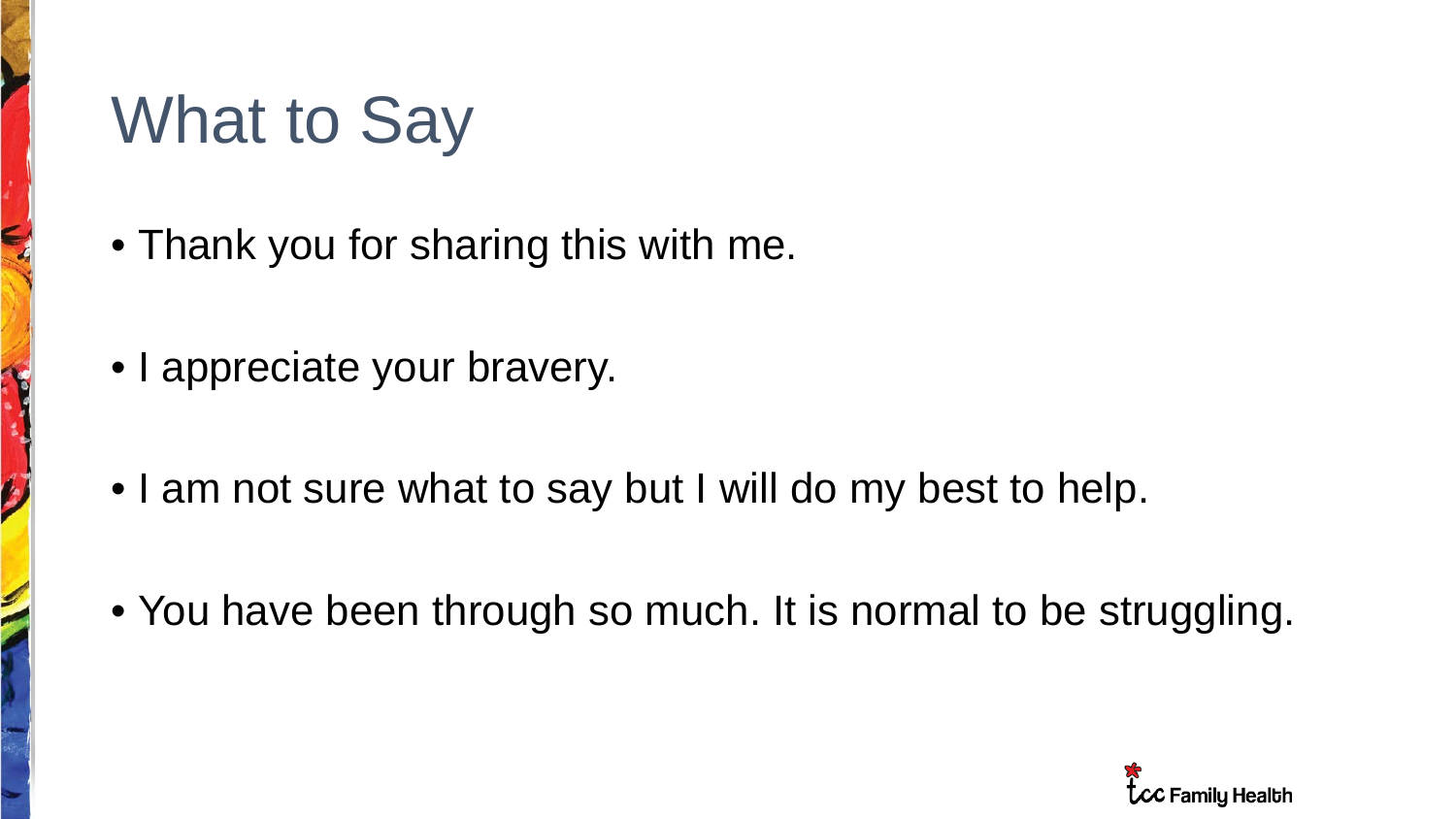### When does someone need a Behavioral Health referral?

- Disclosure of abuse/neglect/IPV
- If they have signs and symptoms of:
	- Losing control of feelings
	- Difficulty sleeping
	- Severe anxiety panic attacks, agitation, feeling unsafe, and jumpy
	- Numbing and dissociation blank stare, no expression
	- Their chronic disease is being poorly controlled

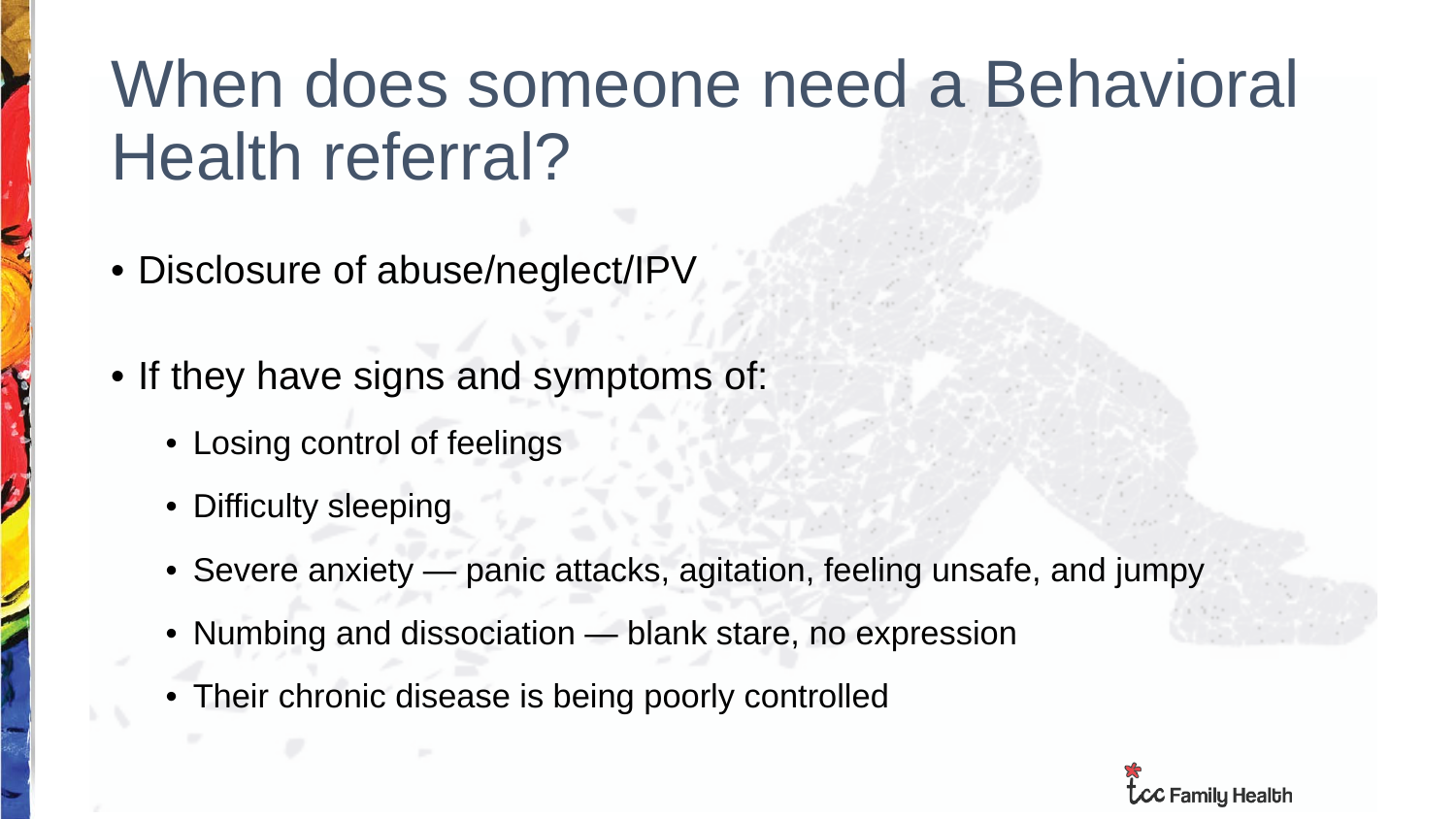### When does someone need a Behavioral Health referral?

If they have signs and symptoms of:

- Depression— isolation, loss of pleasure, appetite disturbance, thoughts of suicide, irritability, guilt and shame.
- Self-injury
- Risky behaviors promiscuity, reckless driving, aggression, and SUD.
- Physical complaints with unclear reason headaches, body aches, stomach aches, and pain.

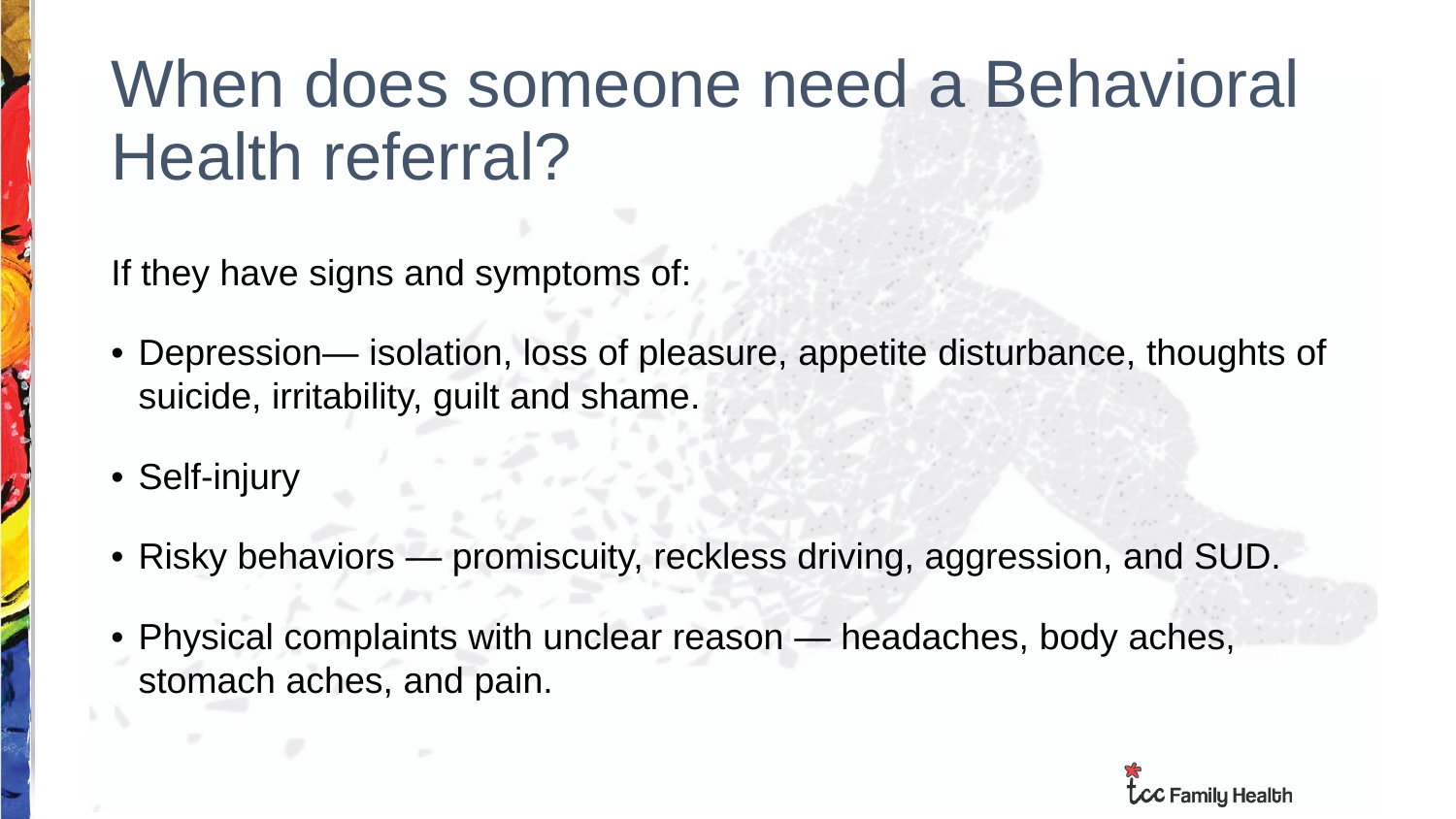### Evidence-Based Strategies for Toxic Stress Regulation

 $\epsilon$ 

 $\boldsymbol{\zeta}$ 

S



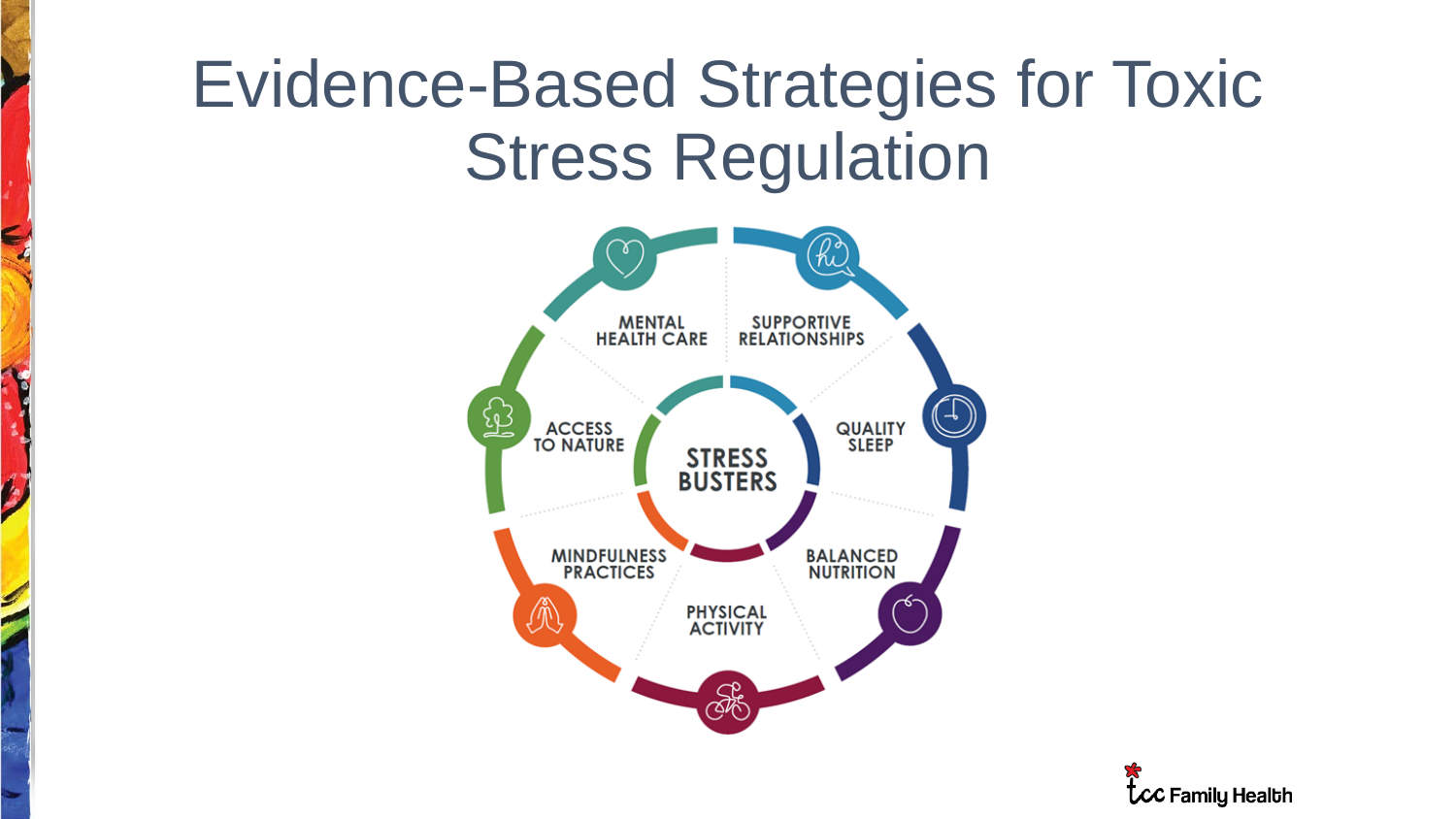### Remember…

#### • Be kind

H

### • Be empathic

#### • Do not ask details or judge

- Pay attention to your own feelings and seek support if needed
- Remember, you may be the first person they have shared this with.
- **Your caring about them matters!**